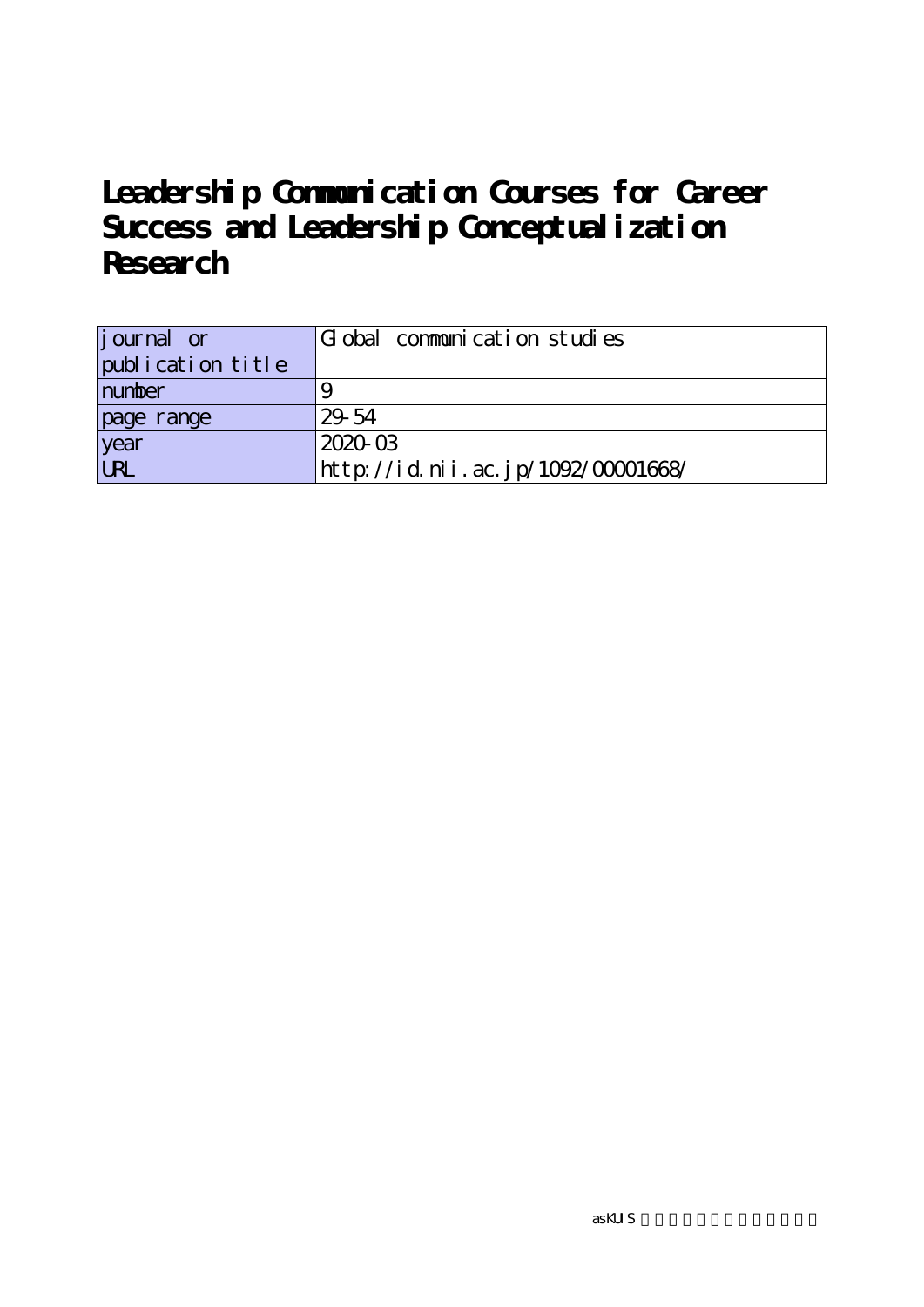### KNIGHT Kevin

Knight (2015d) explores the leadership conceptualization process and illuminates how leadership communication program development for L2 learners in the International Business Career (IBC) major at Kanda University of International Studies in Chiba, Japan was influenced by the instructor's leadership conceptualization cycle and other underlying motivational factors. This paper also views the co-creation and implementation of such programs as Scollon's (2001) "nexus of practice." Investigating two new leadership communication courses created and taught by Knight and offered to KUIS students of all majors in April 2019, the paper initially explores the historical context of and pedagogical connections among specifi c courses that preceded the development of Leadership Communication I & II and then considers the design, implementation, and evaluation of the two courses. In the light of the instructor's motivational relevancies (Sarangi & Candlin, 2001, 2011) to prepare his students for success in the global workplace, the paper concludes that the two courses expose students to the language of leaders (Nickerson, 2014). The students are provided with approaches to analyze conceptualizations of leadership and to frame their own leadership experiences in professional settings such as job interviews.

**Keywords:** Leadership communication, leadership conceptualization, nexus analysis, program development

#### **1. Introduction/Background**

Heffernan (2019), who is the former CEO of five businesses, speaks about "the human skills that we need in an unpredictable world":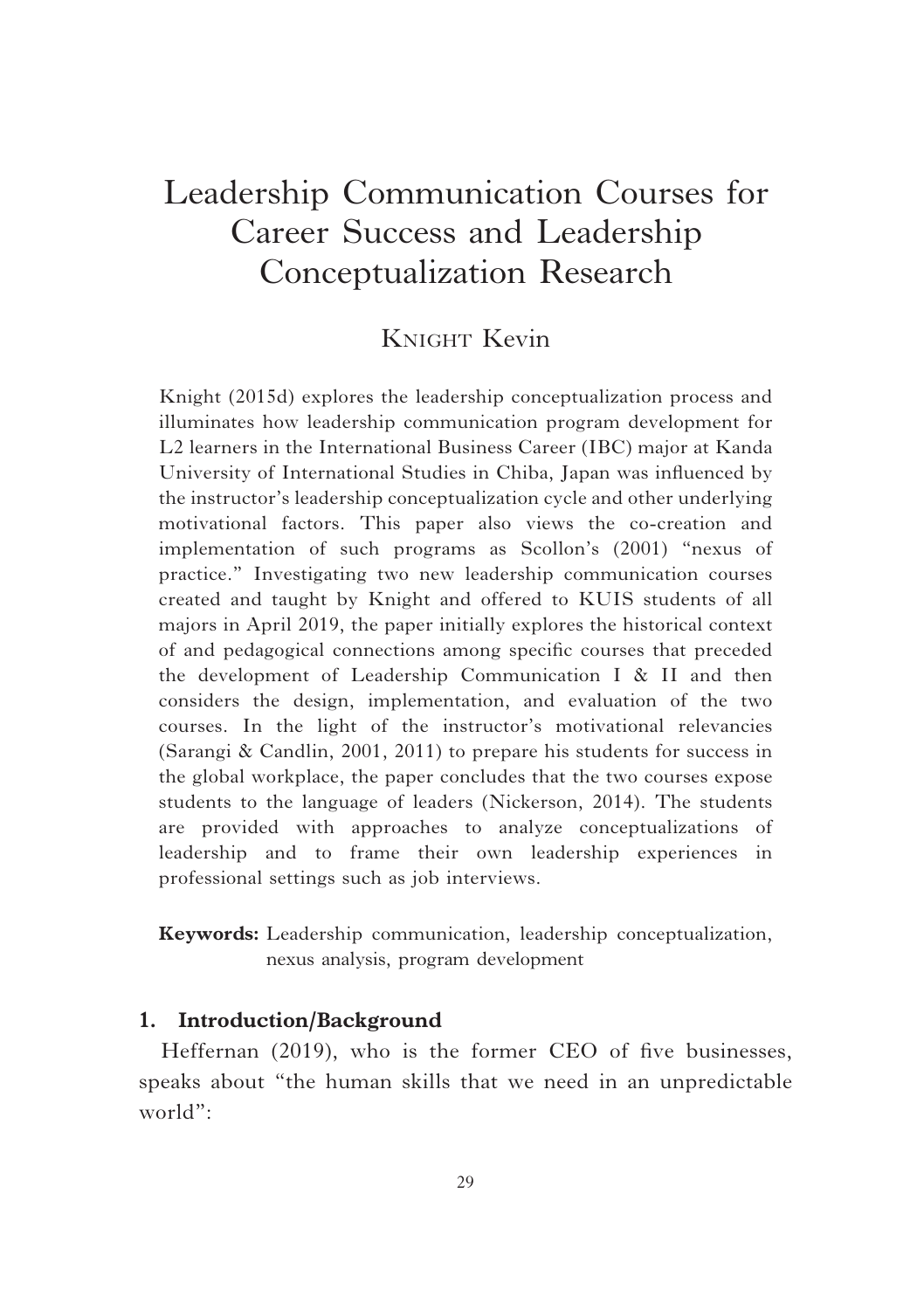Preparedness, coalition-building, imagination, experiments, bravery — in an unpredictable age, these are tremendous sources of resilience and strength. They aren't efficient, but they give us limitless capacity for adaptation, variation and invention. And the less we know about the future, the more we're going to need these tremendous sources of human, messy, unpredictable skills.

As an English for specific purposes (ESP) practitioner, my aim has been to empower my students with the English language communication skills needed for success in training or work, and at Kanda University of International Studies in Chiba, Japan, I have had the opportunity to develop various programs that prepare my students for success in the global workplace upon graduation. These KUIS programs, which are all related to leadership and communication, are listed on my personal website launched in January 2016 titled The Leadership Connection Project (TLCP). (See Table 1.) In this paper, the creation of my courses offered in the KUIS Career Education Center and the Department of International Communication is discussed in this introductory background section (1), and the development of my leadership communication courses in particular is explored from a reflective stance in the sections that follow.

Knight's (2013d) leadership conceptualization of communicating to create and achieve visions is reflected in all of the KUIS programs in Table 1. (See the Discussion & Conclusions section 3.) However, the courses were developed for different reasons, and this introductory section (1) illuminates various factors that influenced their creation. The start of my career at KUIS followed a ten year period providing primarily corporate language training programs at an affiliate of KUIS; specifically, Kanda Gaigo Career College (KGCC). Prior to working at KGCC, I had been doing similar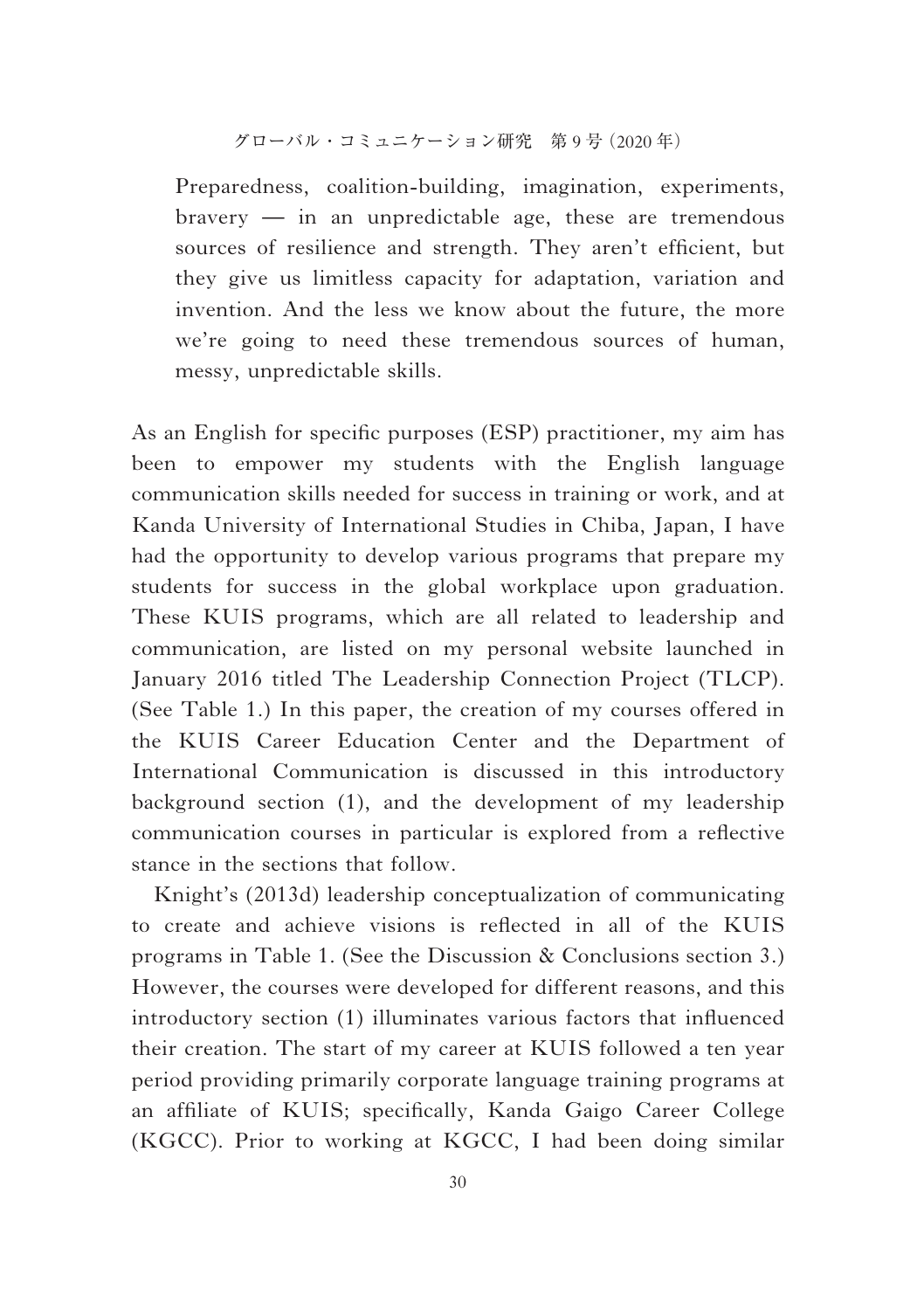**Table 1:** The Leadership Connection Project website (extract from top page)

#### **The Leadership Connection Project**

**Exploring the conceptualization of leadership worldwide! …**

#### *Leadership Development Activities and Research Publications*

My aim has been to give my students and colleagues the opportunity to explore "leadership" through leadership-related research and activities. I conceptualize leadership to be a "creative" activity that involves: 1) "communicating to create visions" and 2) "communicating to achieve visions." Click on the links below to learn more about the activities and research publications.

- 1. **KUIS Career Education Center**
	- Kevin's Company (a business consulting internship program)
- 2. **KUIS IC Dept. (IBC major)**
	- English for Business Career (EBC) courses
	- Leadership seminars
	- Leadership Communication (1 and 2) [KUIS students from all majors may choose to attend these two courses.]
	- English for International Communication (International Business Career) (1 and 2)
- 3. **TESOL International Association**
	- ESP Project Leader Profiles and other professional development projects
- 4. **KUIS SALC**
	- Global leadership competition in the SALC
- 5. **KUIS International Affairs Division**
	- Inaugural Global Challenge program
	- KUIS-SolBridge workshop Exploring leadership as a conceptualization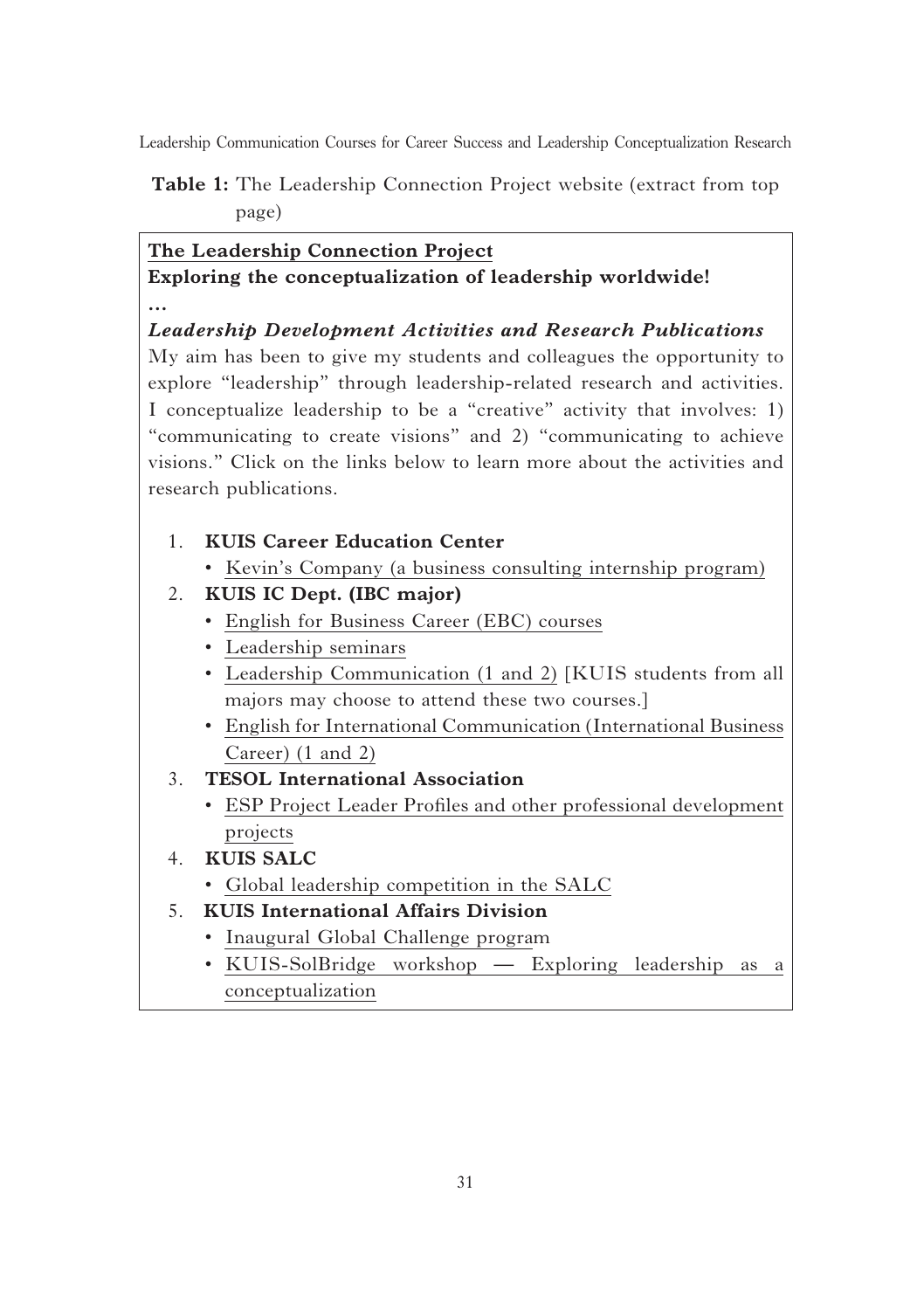work at Sony. During the first stage of my career at KUIS, I was in charge of curriculum development in the KUIS Career Education Center (CEC), and in addition to creating and teaching one-semester courses in management and marketing, I developed a two-semester business internship program featuring a simulated company titled Kevin's Company where students acted as business consultants. The client of Kevin's Company was British Hills (BH), which is another institution in the Kanda Gaigo Group and located in Fukushima prefecture. The program was designed to meet a specific need of KUIS students for substantial business/ leadership experience using English, which was not being met by their other internships in Japan. Table 2 contains the description of my program that appears on the TLCP website.

As consultants, the participants in the business internship program are responsible for obtaining information about the operations of BH and for making recommendations to BH administrators. The students need to learn to view BH from a leadership perspective in order to see business opportunities for BH. In addition, they need to persuade BH decision makers to accept their recommendations for improvement. Although the program is no longer being conducted, the evolution of the program has been recorded in a variety of presentations and publications (Knight, 2006, 2007, 2008a,b,c; 2009, 2010a,b; 2011a; 2012a,b,c; 2013a,b).

The next stage of my career at KUIS began with the establishment of the International Business Career (IBC) major in the Department of International Communication for students who wanted to study business and English, and in my role as a founding IBC instructor, I created the four English for business career (EBC) courses. (See Table 3.) Although the courses were designed with my expectation that IBC students would be required to take all of the courses in order from EBC 1 to EBC 4, the IBC curriculum gave students more flexibility. The second-year students were all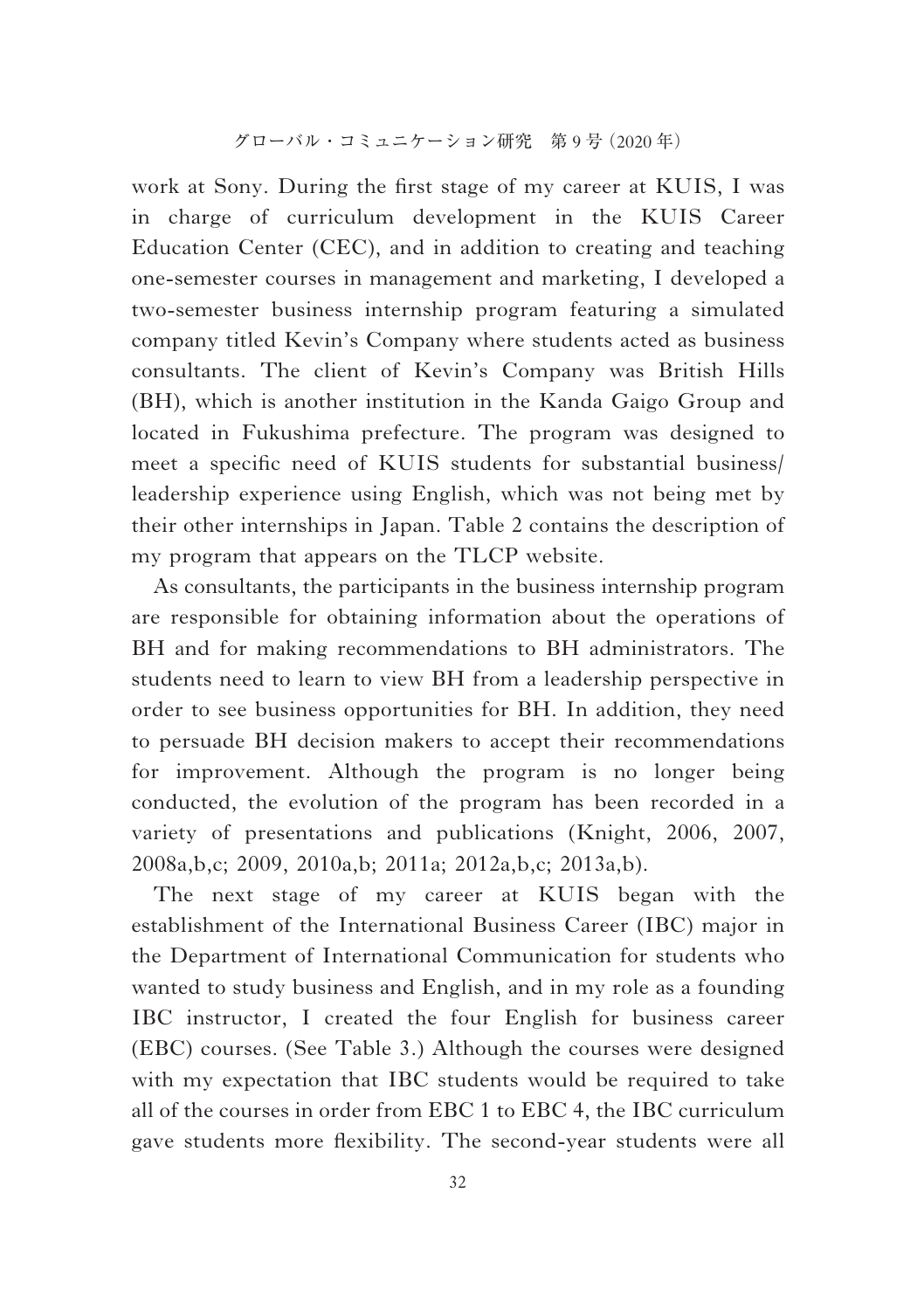#### **Table 2:** Kevin's Company

In the year-long internship program, the participants perform in an extended role play in which they act as business consultants in a simulated consulting company (i.e., not a real company) titled *Kevin's Company*.

- Each participant is assigned to a consulting team.
- Classroom sessions are conducted as company meetings.
- The instructor is a native English speaker.
- The instructor teaches business research and business communication to the participants and directly supervises the consulting teams.
- All meetings are conducted in English.
- The meetings are conducted in two locations: 1) KUIS and 2) British Hills (BH).
- The client of *Kevin's Company* is British Hills.
- The participants work in small teams to conduct business research in connection with British Hills.
- The teams prepare presentations and reports in which they give their recommendations for improving the business operations of British Hills.

The aim of the internship program is to give a leadership experience to the participants. At British Hills, the participants interact with the leaders of the various departments and are treated not as undergraduate students but as business professionals.

#### **Table 3:** English for Business Career (EBC) courses

The EBC courses were originally designed so that students would take them in order from EBC 1 to EBC 4. (See below the focus and learner's role in each course as adapted from Knight, 2014:12). The aim was for students to experience each business role in succession, starting with the role of company *employee* and finishing with the role of *business founder*. Accordingly, the Leadership Seminars complement the EBC courses.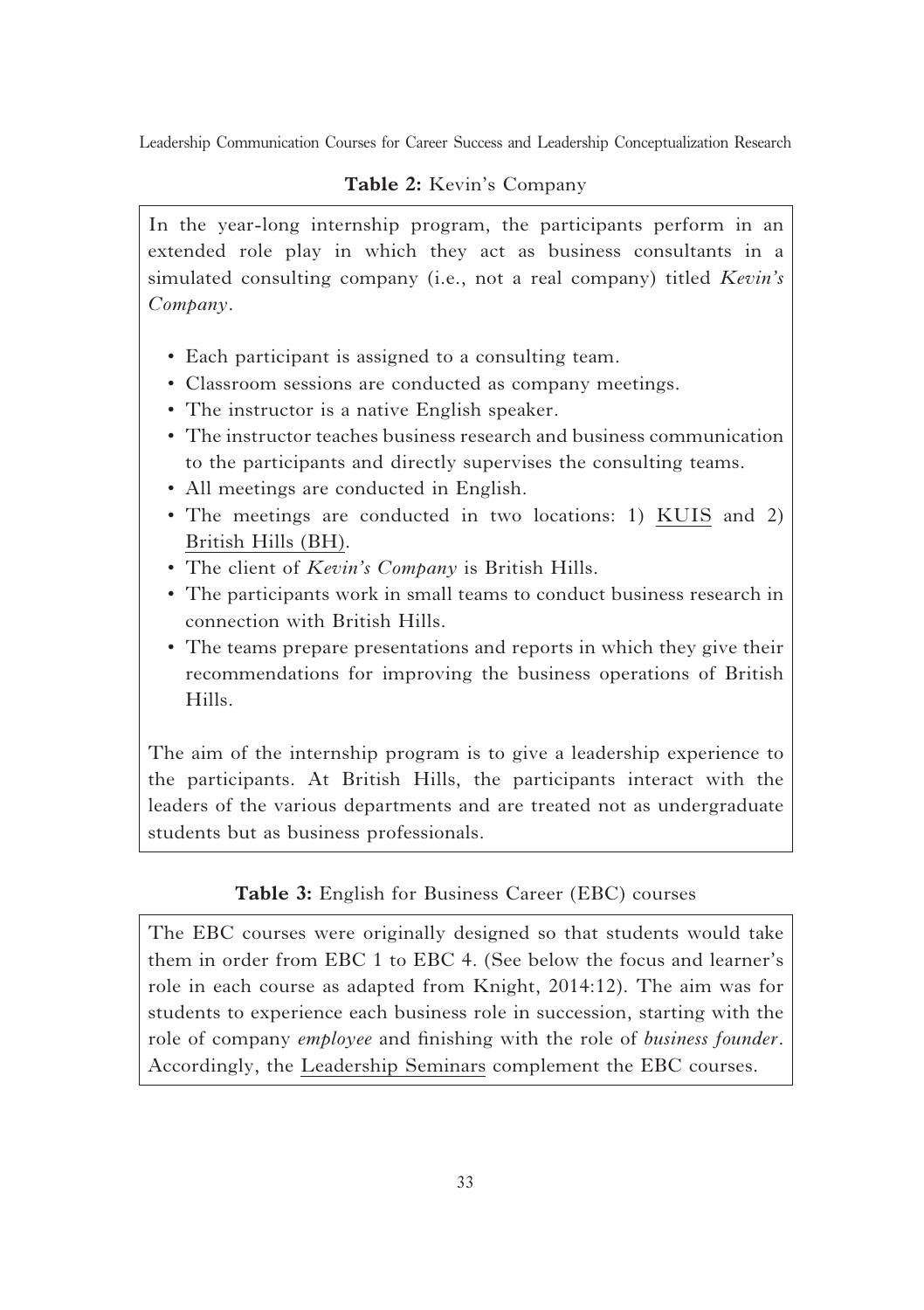| Course Focus     |                                                                                                                                                                                                                                                                                                                                                                                                                                                                                                     | Learner's role                                                                                |
|------------------|-----------------------------------------------------------------------------------------------------------------------------------------------------------------------------------------------------------------------------------------------------------------------------------------------------------------------------------------------------------------------------------------------------------------------------------------------------------------------------------------------------|-----------------------------------------------------------------------------------------------|
| EBC <sub>1</sub> | <b>Business communication</b><br>Business communication in the office<br>(meeting people, telephoning, company<br>performance)<br>• Business meetings (based on short business • Learner<br>case studies; human resources, marketing,<br>investment)<br>• Personal accomplishment stories<br>(in)<br>preparation for job interviews or study<br>abroad; situation, action, result)                                                                                                                  | • Student in<br>business<br>communication<br>class<br>• Prospective<br>employee<br>• Employee |
| EBC <sub>2</sub> | <b>Business strategy</b><br>• Business case studies (for native English<br>speakers)<br>• Materials (PowerPoint presentations and • Teacher<br>studies; marketing,<br>business case<br>finance,<br>operations, people,<br>strategy,<br>external development)<br>• Activities (selecting case studies, making<br>presentations, leading discussions of case<br>studies in class)                                                                                                                     | • Student in<br>business case<br>study class<br>• Manager                                     |
| EBC <sub>3</sub> | <b>Business management</b><br>· Onsite and online business management<br>simulation.<br>Students are owners of small businesses • President<br>must make strategic decisions<br>and<br>concerning business operations.<br>• Students learn about financial statements<br>(balance sheet, income statement, cash<br>flow statement), strategic management,<br>and business ethics.<br>• Students work in teams to make business<br>decisions and deliver presentations about<br>company performance. | • Student in<br>business<br>simulation class<br>• Partner<br>• Business owner                 |

グローバル・コミュニケーション研究 第 9 号(2020 年)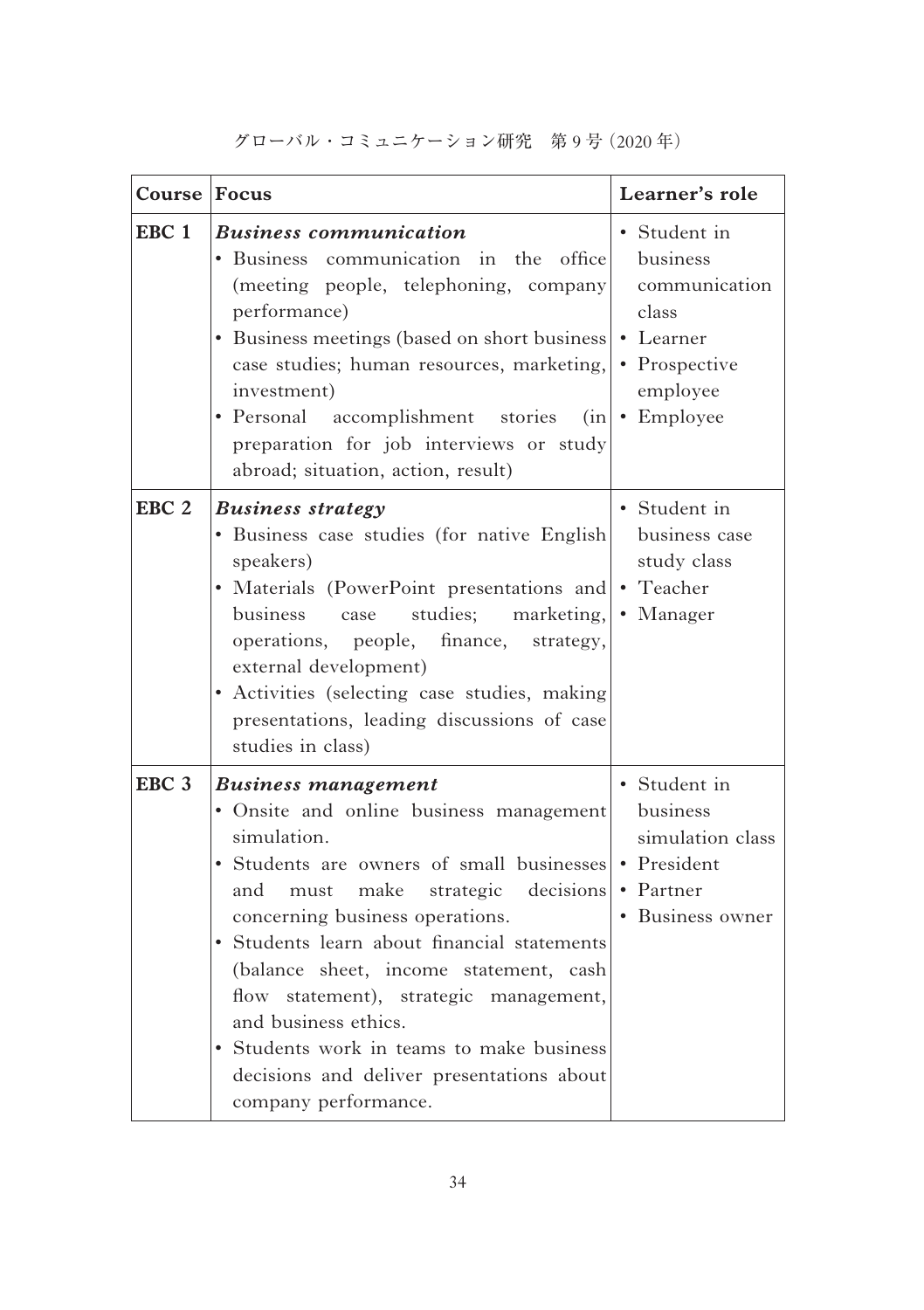Leadership Communication Courses for Career Success and Leadership Conceptualization Research

| EBC 4 | <b>Business creation</b>                                                                                                                                                                                                      | • Student in                                  |
|-------|-------------------------------------------------------------------------------------------------------------------------------------------------------------------------------------------------------------------------------|-----------------------------------------------|
|       | • Students learn about the important factors<br>in making a business plan by conducting                                                                                                                                       | business<br>entrepreneurshi                   |
|       | research and making team presentations.<br>• Students learn about organizations in the<br>U.S. that support business start-ups.<br>• Students compete to put together the best<br>business plans and make team presentations. | p class<br>• Partner<br>• Business<br>founder |

required to take EBC 1, and many of the third-year and fourth-year students chose to take two or three of the other courses. In my opinion, the higher-level EBC courses (2 to 4) were the most important for developing leadership skills. The four EBC courses (1 to 4) were also featured in my presentations and publications (Knight, 2010c, 2011b,c; 2012d, 2013c, 2014a, 2015a,b; 2016).

As an IBC founding instructor, I was given the option to teach a two-year seminar to second and third year IBC students. The design of the seminar was of my own choosing. It had been suggested to me that my seminar could be the business internship program (i.e., Kevin's Company that I had created) and focus on marketing-related student consulting for BH. My undergraduate degree (BA) is in English, and my first two graduate degrees are in Pacific international affairs (MPIA) and business administration (MBA), which qualifies me to teach international affairs, business, marketing, and management. However, my Ph.D. is in linguistics, and my doctoral research investigates the leadership conceptualization process, so I decided that my seminar should focus on leadership. Table 4 provides the course description on the TLCP website.

In combination with the business internship program and the EBC courses, the leadership seminar became what I saw as a capstone course for my IBC students. From a reflective stance, and after discussions with my students, I realize that including an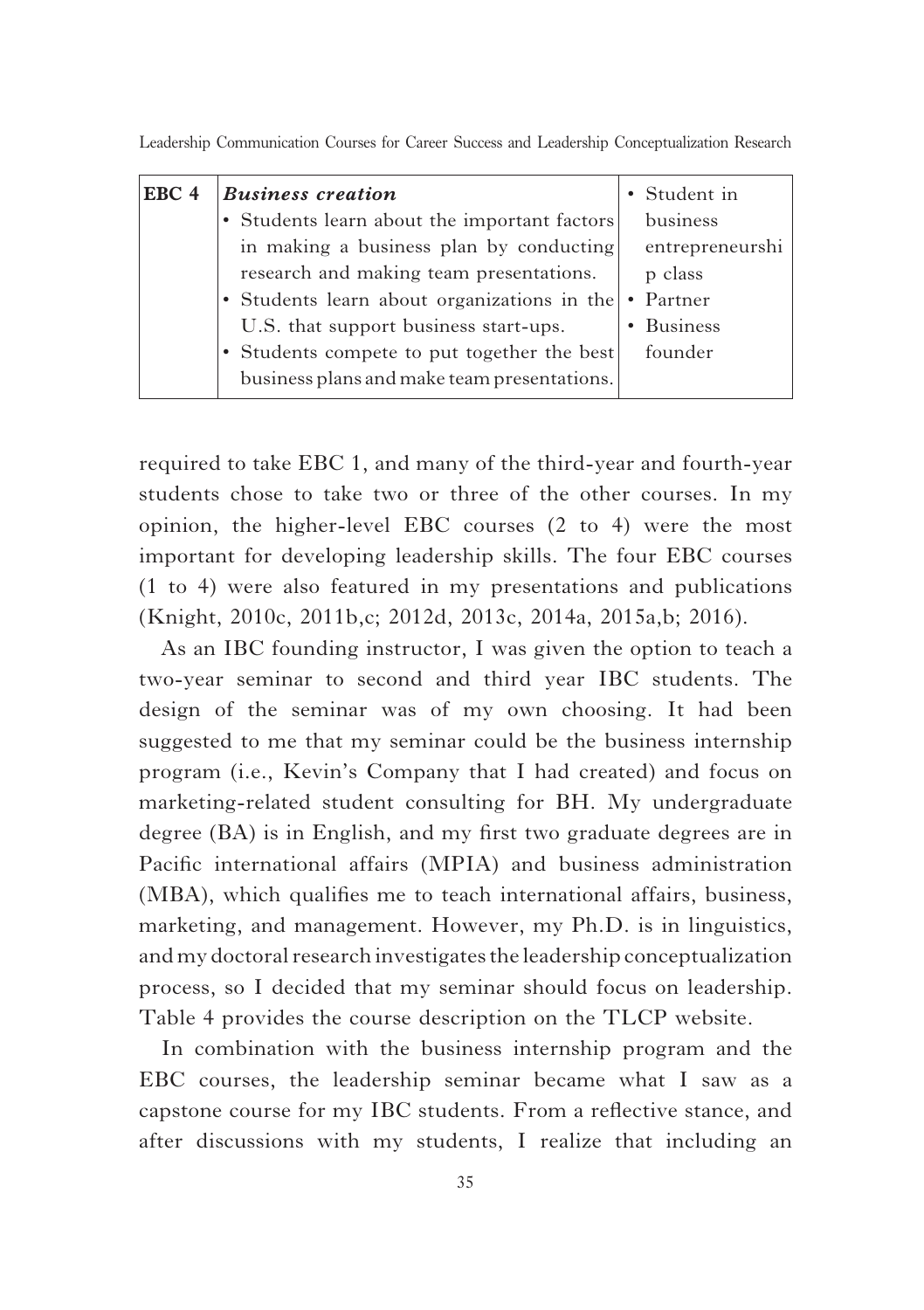#### **Table 4:** Leadership seminars

Leaders in companies are often considered to be successful members of society. The KUIS seminars, which are conducted for 2nd and 3rd year undergraduate students in the International Business Career major, focus on understanding leadership in an organization (e.g., a company):

- 1. What is leadership?
- 2. How do leaders practice leadership?
- 3. How do leaders communicate?
- 4. What are leadership skills?
- 5. How can leadership (skills) be developed?
- 6. What can we learn from leaders?
- 7. How can research on leadership be conducted?

The seminars are conducted in English only and may focus on the material from various articles or from a book such as the following:

- Nohria, N. & Khurana, R. (Eds.) (2010). *Handbook of leadership theory and practice: A Harvard Business School centennial colloquium*. Boston, MA: Harvard Business Press.
- Liu, L. (2010). *Conversations on leadership: Wisdom from global management gurus*. San Francisco, CA: Jossey-Bass.
- Fairhurst, G. (2011). *The power of framing: Creating the language of leadership*. San Francisco, CA: Jossey-Bass.

The research in the seminars is related to leadership (i.e., leadership in practice, leadership communication, leadership development, leadership identity, leadership and gender, etc.). For example:

- Interviews with leaders (original research, etc.) to understand leadership in different organizations/industries
- Examining the spoken and written communications of leaders (speeches, interviews annual reports, websites, etc.)
- Examining the communication in leadership teams
- Examining leadership development programs/approaches (and/or their effectiveness)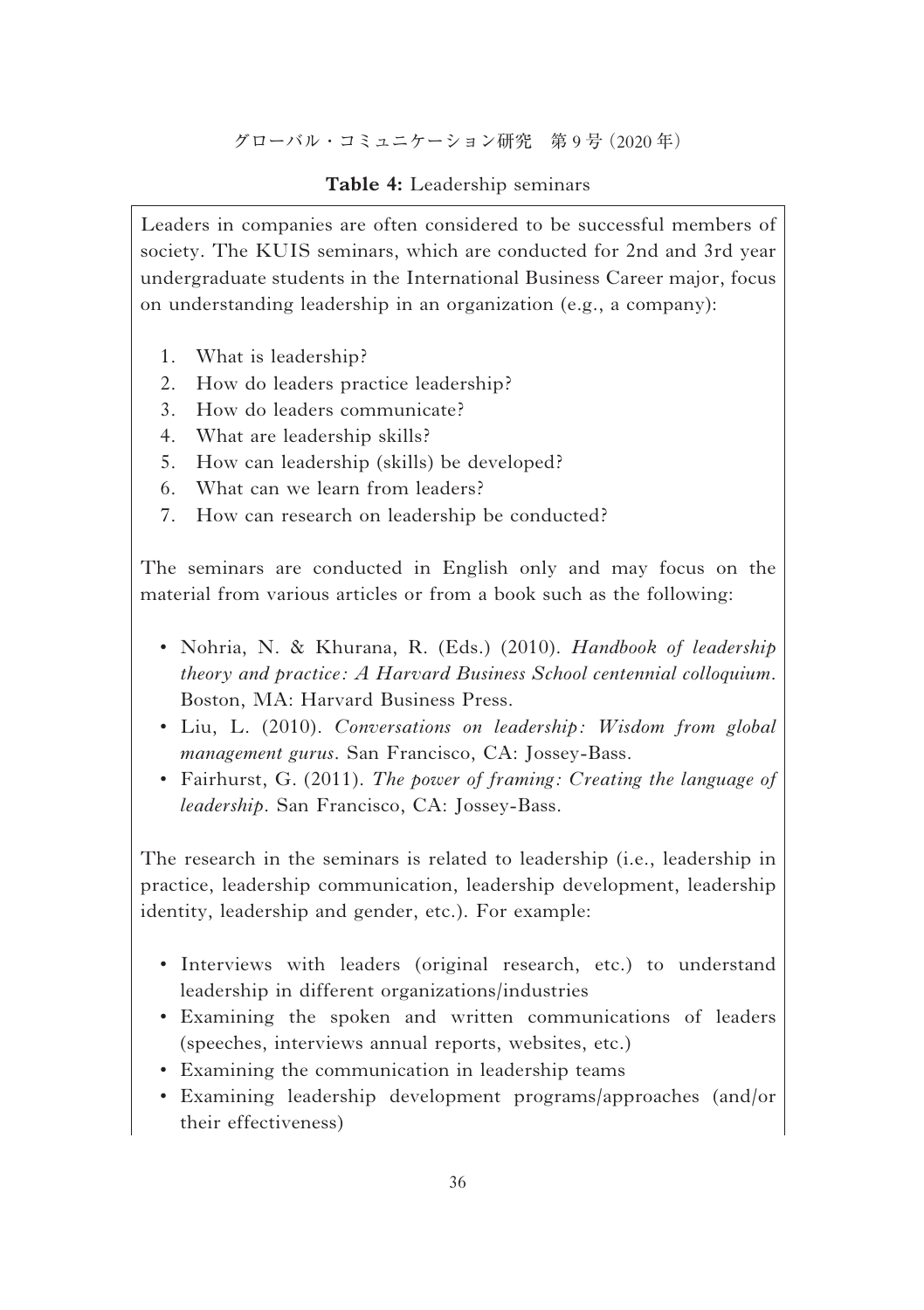- Investigating the difference between male and female leadership styles
- Investigating the difference between leadership in different types of organizations

Project-based learning is also an important part of the seminars as the participants learn to communicate to create and achieve their visions in a socially responsible manner.

adapted version of Kevin's Company in the seminar would have resulted in valuable leadership training for my students. However, a campus-wide curriculum revision at KUIS eliminated the twoyear IBC seminars. My presentations and publications also focused on the leadership seminars (Knight, 2011d, 2012e, 2013d,e; 2014b,c; 2015c,d, 2017, Knight & Candlin, 2015, Knight & Murphey, 2017).

The KUIS curriculum revision resulted in the introduction of two new courses in the IBC curriculum: English for International Communication (International Business Career) (1 and 2). These EIC-IBC courses replaced EBC 1 to 4. Each of the EIC-IBC courses was twice the length of the EBC courses 2 to 4; i.e., two days a week instead of one day. As the courses could be taken by only third-year and fourth-year IBC students, I adapted the contents of EBC 2 to 4 into two courses that focus respectively on the following: 1) international business cases and communication (i.e., EBC 2), and 2) business promotion and strategic management (i.e., EBC  $3 \& 4$ ). In each course, business content and business communication have been combined. The course descriptions in Table 5 have been adapted from those in the TLCP website.

The two EIC-IBC courses may be considered to include a mix of English as mediated instruction (EMI), content-based instruction (CBI), and ESP training (for students with immediate or near-term English language communication needs) in the areas of international business, business communication, and strategic management. As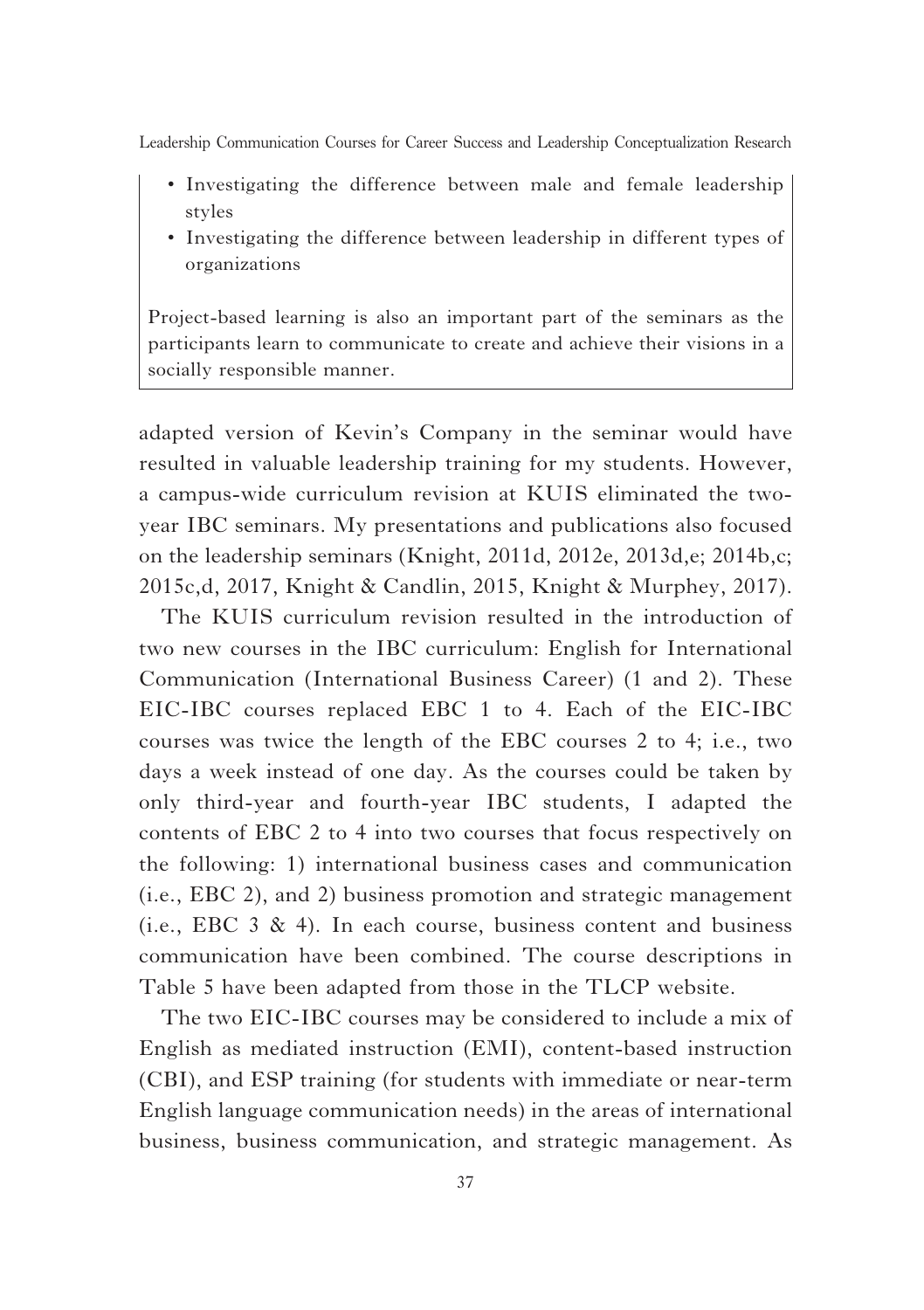#### **Table 5:** EIC-IBC courses

#### **EIC-IBC 1: International Business Cases and Communication**

The course provides an overview of international business and the actions of managers in international business contexts. The objective of the course is to deepen the participants' knowledge of the English used in business. In the course, the participants discuss business topics, read business texts, acquire business communication skills, and learn from business cases.

Day 1: Before class, the participants are expected to have read a business case. In class, the participants are given a quiz about the reading assignment. After listening to a presentation and/or watching a video about the case, the participants work in teams to write an essay about the case. The team essay must be submitted on Day 2 at the beginning of the class. The team members evaluate each other on contributions to the team essay.

Day 2: After receiving the team reports, the instructor leads a "cold calling" style class discussion about the case in which the participants are graded on their contributions.

Outside of class: The assigned reading and preparation for quizzes and discussions must be done outside of class on an individual basis. Teams are also required to write case essays and to create the final presentation outside of class.

#### **EIC-IBC 2: Business Promotion and Strategic Management**

The two strands in this course focus on English used in 1) influencing stakeholders in a series of scenarios that involve self-promotion and/or promotion of an organization, and 2) decision making and communication related to strategic management and business operations. The discussions, presentations, and communication training in this course help to prepare the participants for leadership communication in companies. The participants evaluate each other on individual and team performances throughout the course.

Strand 1 (Day 1): The communication activities include the individual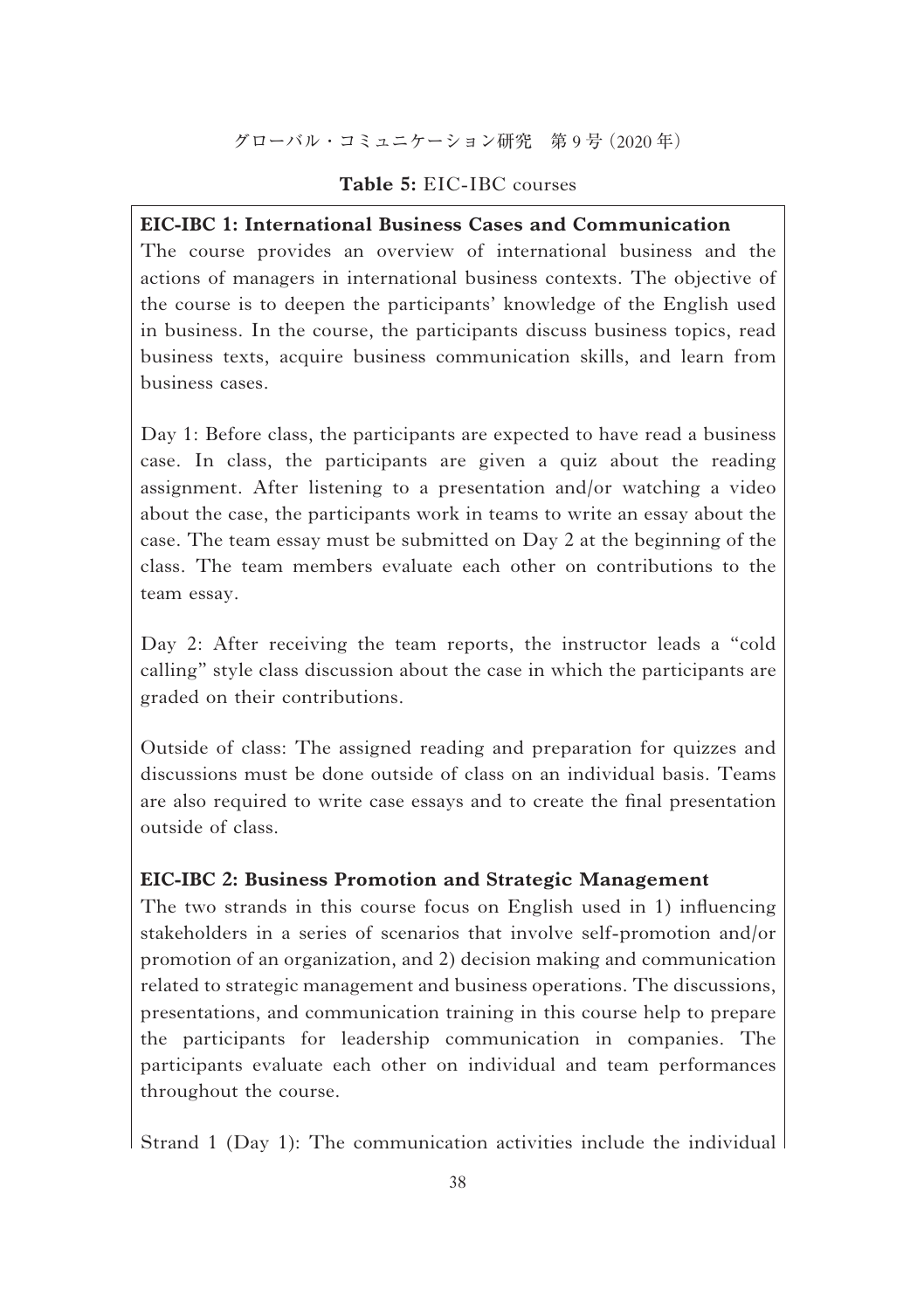presentation of a STAR/CAR success story, a Kickstarter-related team presentation and video, and the team presentation of a business plan (in an elevator pitch format). In connection with such business communication activities, the participants are taught linguistic concepts (including framing) and are introduced to different types of speeches (e.g., informative, persuasive, entertaining, and the 1AC in academic debate).

Strand 2 (Day 2): The participants learn the language of financial statements, discuss business topics, read business texts, acquire business communication skills, learn from business cases, and participate in a computerized business simulation.

Outside of class: The participants are required to prepare for individual and team presentations and to make and submit team decisions in a business simulation outside of class. Additional details are provided in class.

such, these courses help IBC students to prepare themselves for international business careers. The content of the courses is reflected in the presentations related to the EBC courses listed above. In addition, Knight (2019) discusses how the case method used in Harvard Business School is applied with IBC students.

When the KUIS curriculum revision was implemented, my onesemester leadership communication courses were launched for third-year and fourth-year students of all majors. Both courses are offered in the spring and fall semesters. In effect, these courses are a version of my leadership seminar and focus on the following: 1) the analysis of leadership conceptualizations, and 2) framing as the language of leadership. Table 6 contains the course descriptions from the TLCP website.

The courses were launched in April 2019, and a few of the students asked if I taught a leadership seminar. A seminar would provide the students with the opportunity to conduct research and write a graduation thesis. Although the leadership communication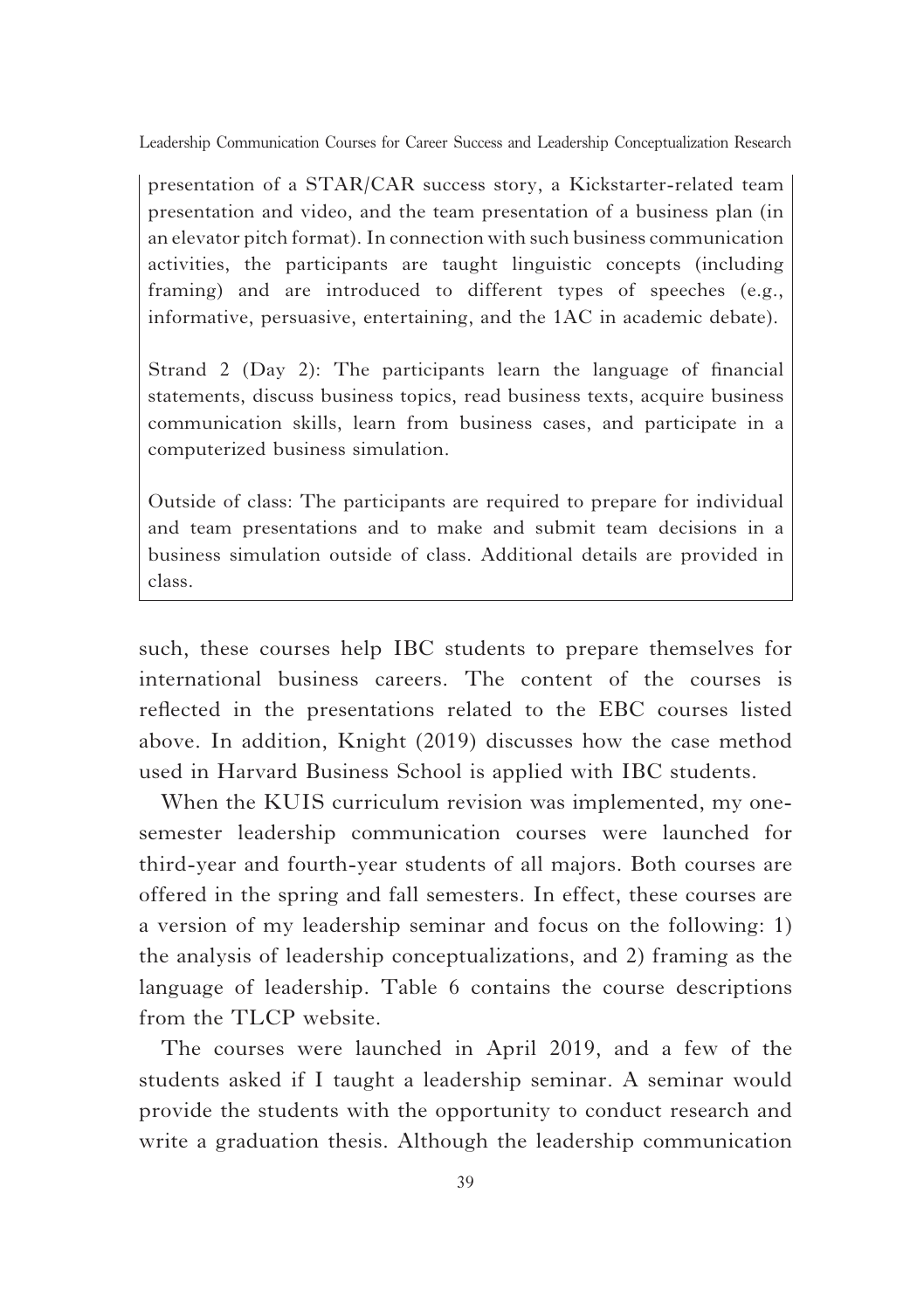#### **Table 6:** Leadership Communication courses

#### **Leadership Communication I**

Leadership may be viewed as a socially constructed conceptualization with various inputs (Knight, 2015), and the participants in the course learn to critically analyze a leadership conceptualization as they address the questions: 1) "How is leadership being defined?" and 2) "Why is leadership being defined in this way?" In the course, the participants read "conversations with leaders/leadership experts" and watch "videos of leaders/leadership experts talking about leadership." The conceptualizations of leadership in the examples of professional communication are explored as intersections of 1) language, 2) culture, 3) the workplace and 4) one other theme: politeness, identity, or gender. The conceptualizations of leadership are also viewed in the light of social power interests, positions and alignments, and sociocultural or historical or cultural patterns expressed (Scollon & Scollon, 2004).

#### **Leadership Communication II**

Framing may be viewed as the language of leadership (Fairhurst, 2011), and the course builds upon concepts introduced in Fairhurst's The Power of Framing: Creating the Language of Leadership, which is intended for three audiences: 1) leaders/managers, 2) MBA students, and 3) communications students. The course participants view communication examples from a variety of sources including business, politics, sports, academia, and the arts. In the course, the participants also consider other sources on framing such as Raffoni's (2009) "How To Frame Your Messages for Maximum Impact" in Harvard Business Review.

courses do not provide students with the thesis-writing opportunity, they give students an understanding of leadership and introduce them to the analysis of leadership communication and leadership conceptualizations. This paper is the first publication to explore these leadership communication courses, and the next section (2) focuses on the design, implementation, and evaluation of the two courses.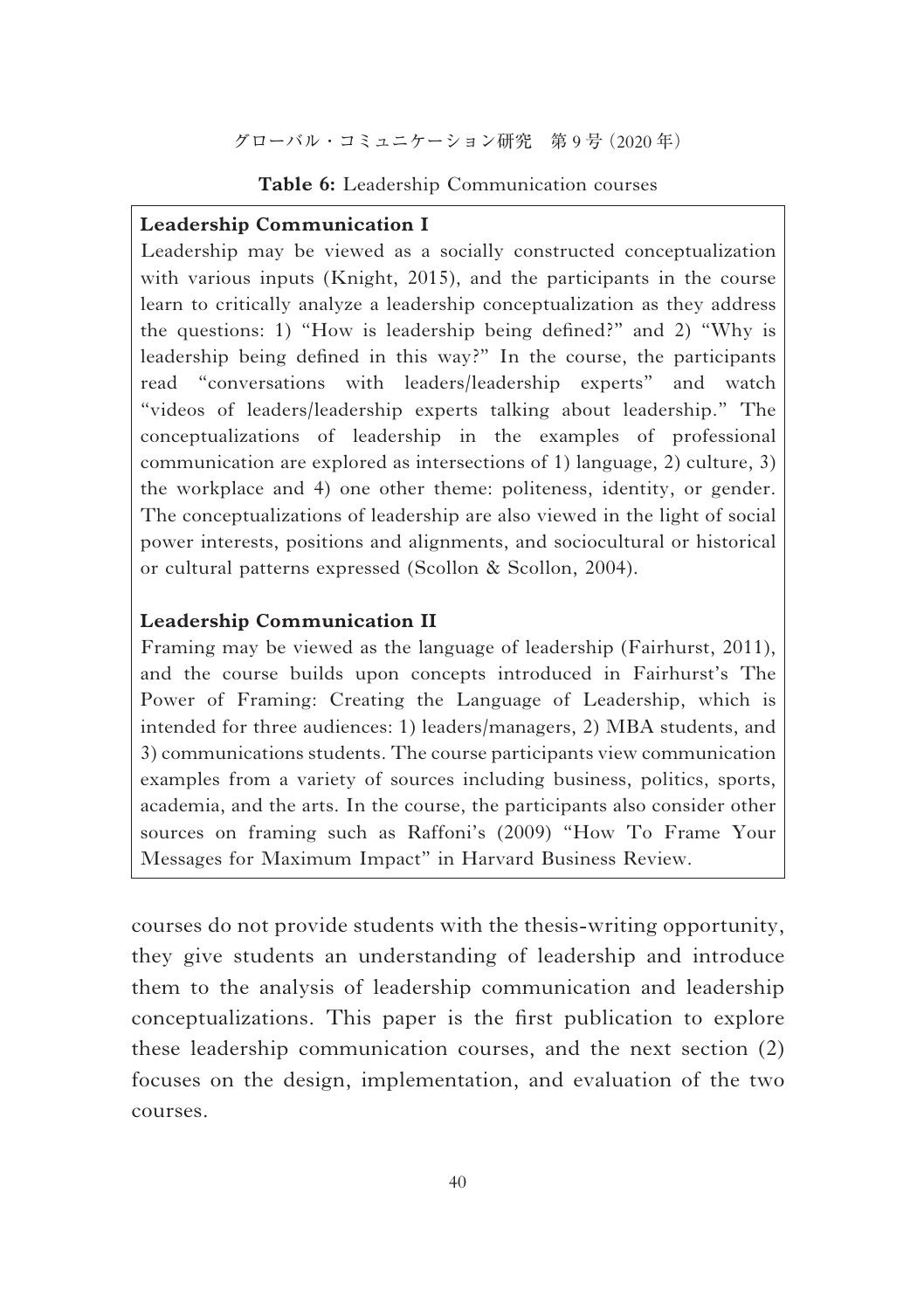## **2. Design, Implementation, & Evaluation of Leadership Communication I & II**

My personal journey in my roles as a researcher and instructor has had a significant influence on how I have come to see leadership. For example, my doctoral research gave me the opportunity to talk about leadership in interviews with leaders in the public, private, and academic sectors. In these research interviews, I sought to gain knowledge and expertise in leadership that I could use in my KUIS classes for the benefi t of my students. My motivation as a teacher has been to share with my students the excitement that I have experienced learning about leadership so that they want to learn more about leadership on their own.

The two leadership communication courses are intended to familiarize my students with leadership communication. Leadership communication in this context refers to 1) how people talk or write about leadership and 2) how leaders use persuasive communication (and framing, in particular) to influence others. The courses are labeled as academic lectures, and the content of my former leadership seminars has been adapted and revised to fit the lecture format.

The lectures are delivered as PowerPoint presentations, so my reflective description of the content of the class draws upon these presentation materials. Leadership Communication I includes TED Talks about leadership. The students are asked to analyze the conceptualizations of leadership in each TED Talk from various perspectives. In the spring semester of 2019, the TED Talks, which were delivered by male and female leaders and/or leadership experts, focused on one or more aspects of leadership. (See Table 7.)

The TED Talks are followed by quizzes that test the students' understanding of specific aspects of the conceptualizations of leadership presented. In addition to the TED Talks, the students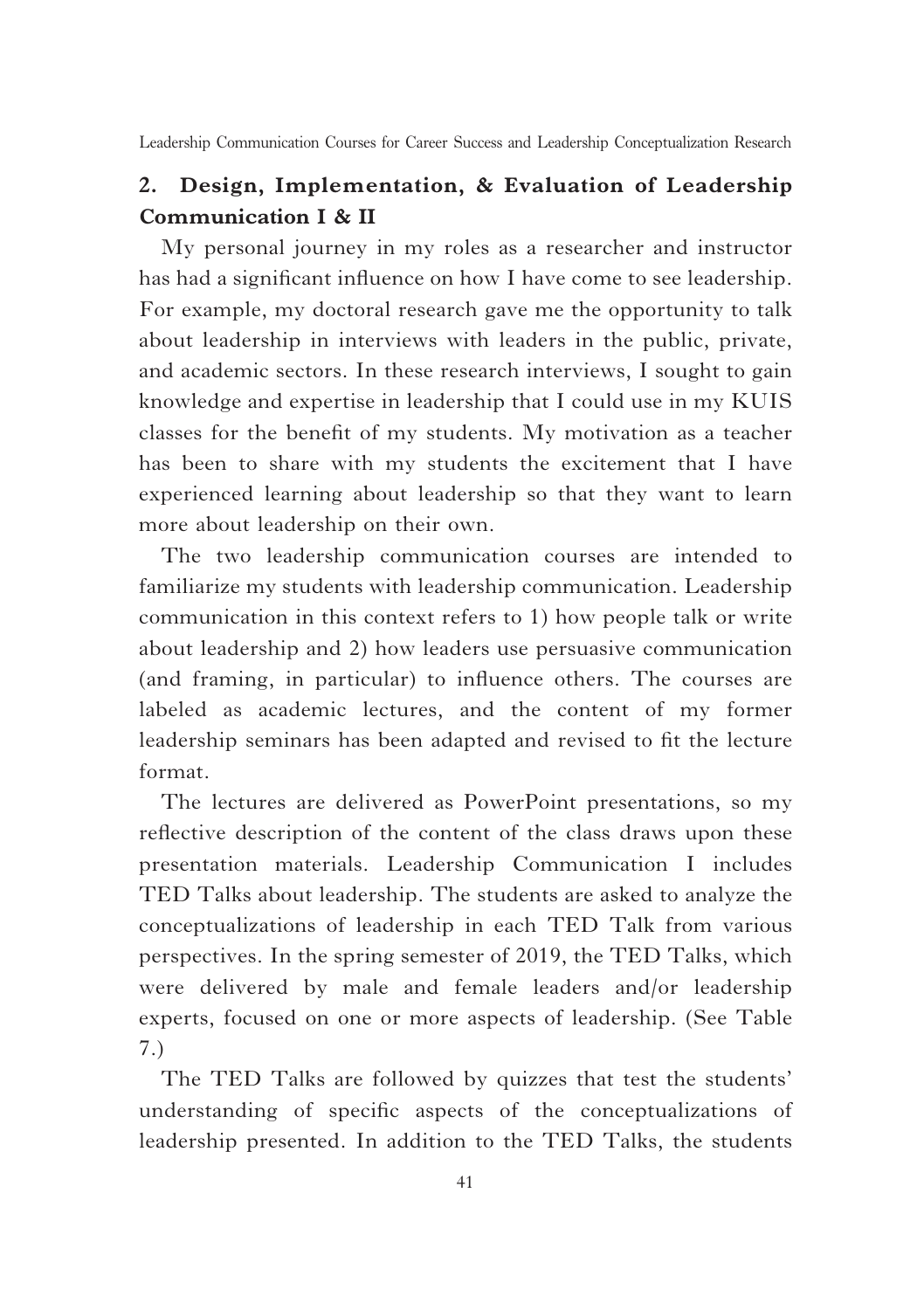グローバル・コミュニケーション研究 第 9 号(2020 年)

| <b>TED</b> | Speaker             | Title                                                     |
|------------|---------------------|-----------------------------------------------------------|
| Talk       |                     |                                                           |
| 1          | Stanley McChrystal  | Listen, learn then lead                                   |
| 2          | Itay Talgam         | Lead like the great conductors                            |
| 3          | Susan Colantulano   | The career advice you probably didn't get                 |
| 4          | Linda Hill          | How to manage for collective creativity                   |
| 5          | David Logan         | Tribal leadership                                         |
| 6          | Margaret Heffernan  | Dare to disagree                                          |
| 7          | Roselinde Torres    | What it takes to be a great leader                        |
| 8          | Linda Cliatt-Wayman | How to fix a broken school? Lead fearlessly,<br>love hard |
| 9          | John Wooden         | The difference between<br>winning<br>and<br>succeeding    |
| 10         | Ron Finley          | A guerilla gardener in South Central LA                   |
| 11         | Ernesto Sirolli     | Want to help someone? Shut up and listen!                 |
| 12         | Sir Ken Robinson    | Do schools kill creativity?                               |

**Table 7:** TED Talks in Leadership Communication I

are exposed to conceptualizations of leadership in publications, including white papers and case studies (e.g., Ernst & Chrobot-Mason, 2010, Ernst & Yip, 2009, Knight, 2015d, Liu, 2010, Nohria & Khurana, 2010). The students are also asked to communicate about their accomplishments as leaders with the S.T.A.R. (situation, task/target, action, result) and C.A.R. (challenge, action, result) frameworks used to respond to behavioral questions in job interviews.

In contrast to Leadership Communication I, the focus of Leadership Communication II is on framing. A key reference for the course is Fairhurst (2011). Fairhurst describes framing as the shaping of reality, and the students are introduced to six reality construction rules. (See Table 8.) In the process of exploring the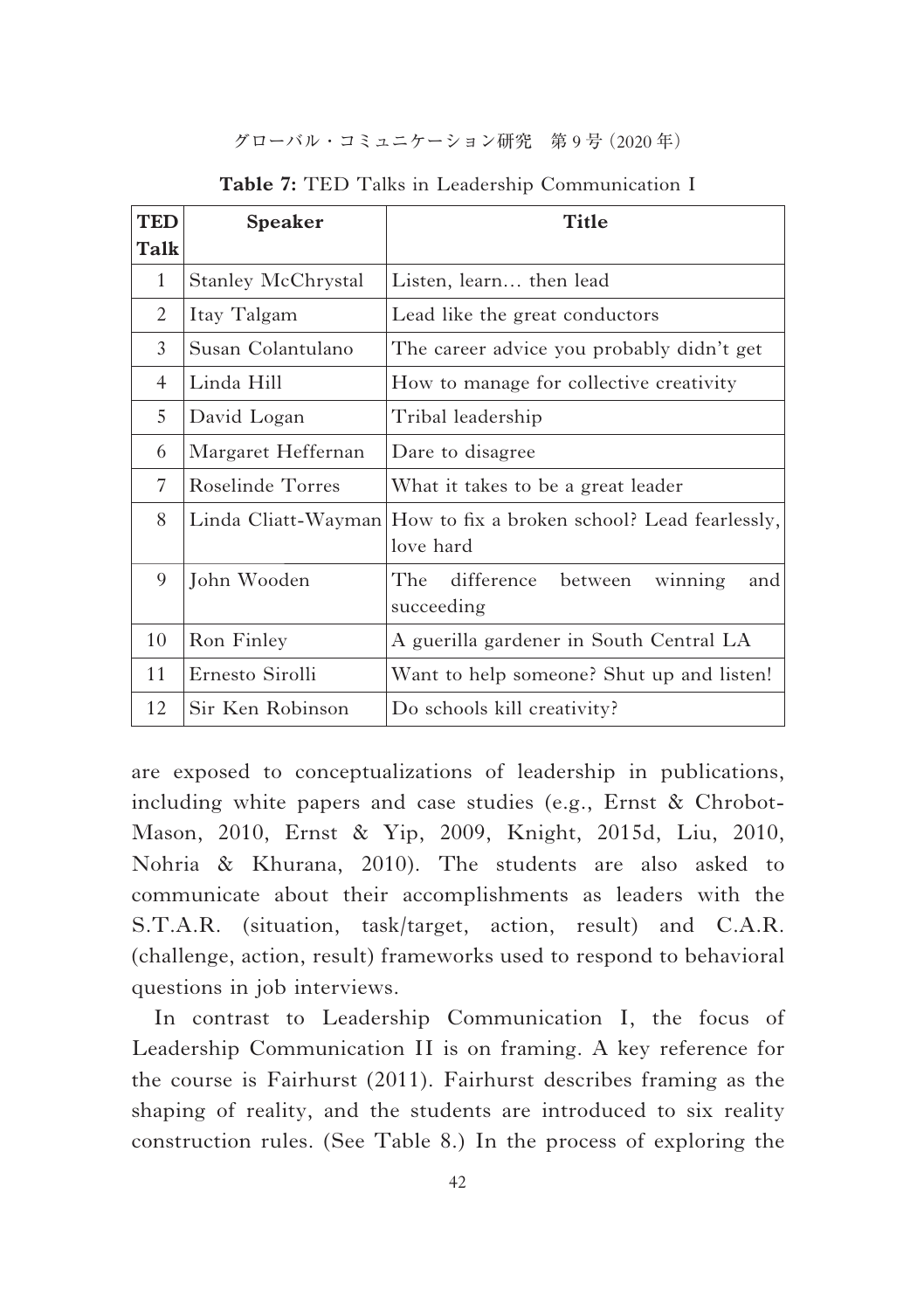**Table 8:** Six reality construction rules (Replicated from Fairhurst, 2011:  $2 - 14$ )

- Leaders often cannot control events, but they can control the context under which events are seen if they recognize a framing opportunity.
- At its most basic level, framing reality means defining "the situation here and now" in ways that connect with others.
- "Reality" is often contested. Framing a subject is an act of persuasion by leaders, one imbued with ethical choices.
- It is the uncertainty, confusion, and undecidability of "the situation here and now" that opens it up for interpretation and provides an opportunity for the more verbally skilled among us to emerge as leaders.
- Ultimately, leadership is a design problem. Leaders must figure out what leadership is in the context of what they do and, through their framing and actions, persuade themselves and other people that they are doing it.
- Effective framing requires that leaders be able to control their own spontaneous communications.

reality construction rules in Table 8, the students learn about topics related to framing, including discourse, mental models, and sensitivity to the framing concept. In addition, the students conduct research interviews with leaders (whom they identify and select) in an investigation of how the leaders frame the concept of leadership and their performances as leaders. At the end of the term, the students share and discuss their research approaches and results, and the leaders' narratives are analyzed with the S.T.A.R./C.A.R. frameworks.

The students in both classes are also asked to draw pictures of leadership. Although the instructions for drawing leadership are the same for both classes, the reasons for doing so differ. In Leadership Communication I, the students need to understand what a conceptualization of leadership is so that they can analyze the conceptualizations of leadership in the TED Talks and publications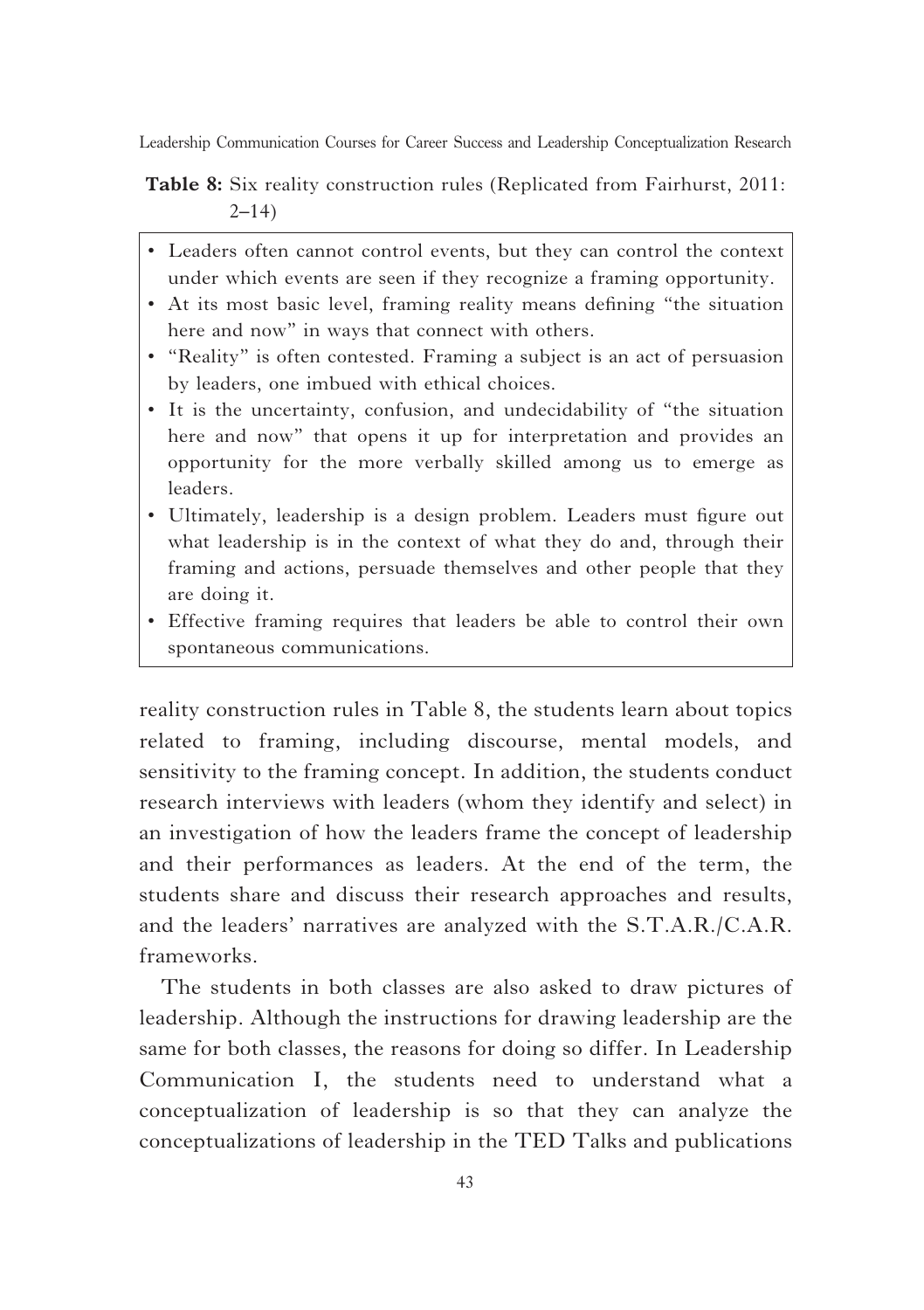**Table 9:** Personal conceptualizations of leadership

#### **Instructions for students**

- 1. You will have one minute to draw a picture of leadership. Do not write any words. Only pictures. Stick figures are fine.
- 2. Write your name at the top of your paper.
- 3. Turn your paper over.
- 4. Think about leadership, but do not write anything. (Two minutes)
- 5. Draw a picture of leadership. (One minute)
- 6. Turn your paper over.
- 7. Do not show your drawing to the other participants.
- 8. Write your definition of leadership in your own words. (Two minutes)
- 9. Write one word only that describes leadership in your drawing. (One minute)
- 10. Look at the drawings of leadership on the table.
- 11. Match the drawings and the members of your group.
- 12. Guess the single word that is used to define a drawing.
- 13. Explain your drawings and definitions to the other members of your group.

to which they are exposed in class. In Leadership Communication II, the students may choose to ask the leaders, whom they select and interview, to draw pictures of leadership because a leader's framing of the concept of leadership in their interview responses may be illuminated by the drawing. Table 9 lists the steps that the students follow in class. These steps were adapted from Knight (2015d).

The drawing activity introduces the students to the leadership conceptualization process. In effect, a drawing of leadership does not occur in a vacuum. Various factors have influenced how leadership is drawn by the students in the class. The questions in Table 10 may be used to increase student awareness of the leadership conceptualization process and enable students to reflect on their drawings before describing them to others.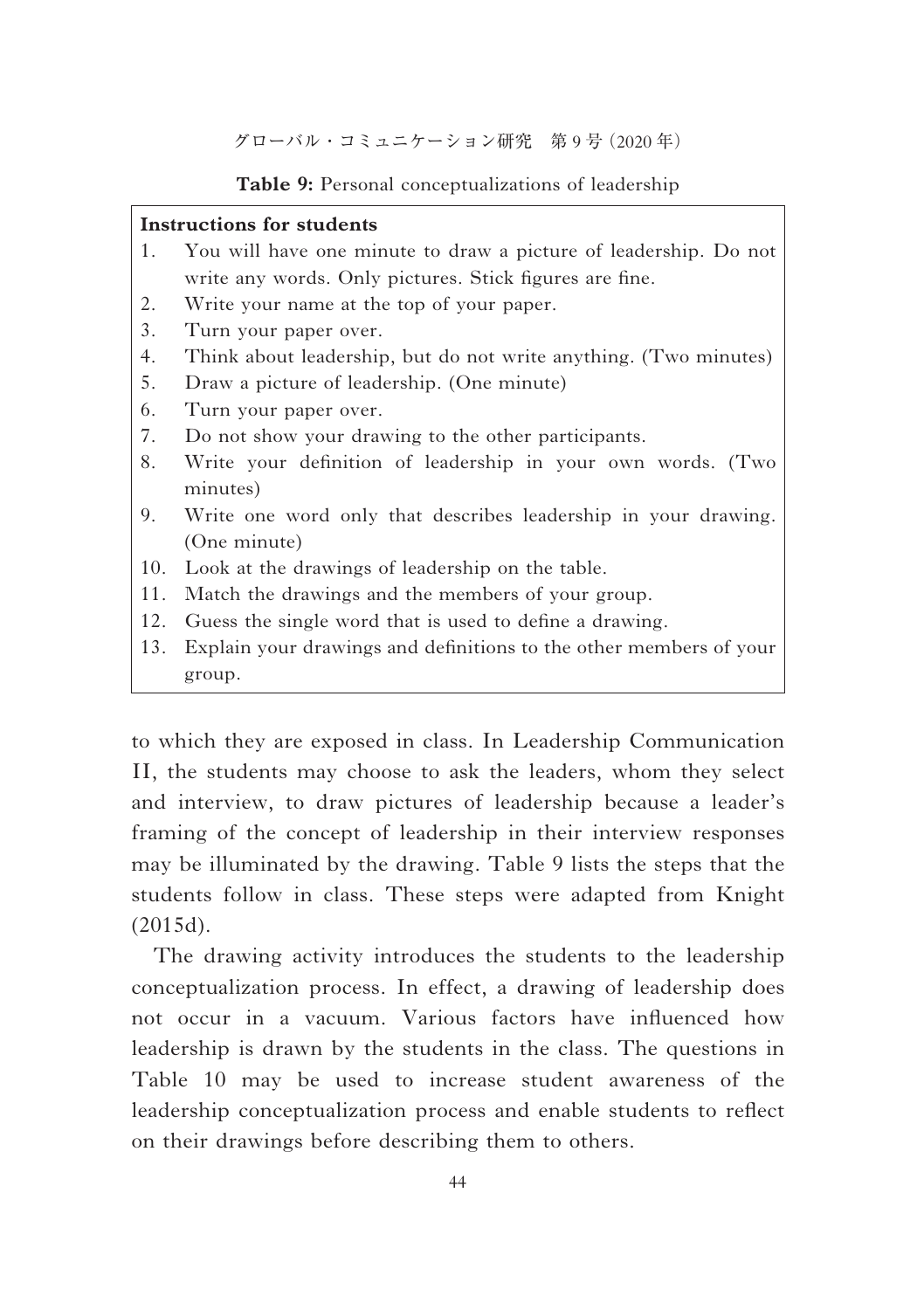**Table 10:** Questions for reflecting on a drawing of leadership before describing it

- 1. How would you explain what your drawing shows? 2. What real-life example of leadership would you give to clarify your drawing? 3. How would your audience and the related power dynamics have influenced how leadership was drawn? 4. What socio-economic and cultural factors would have had an effect on your drawing? 5. How would your skill and choices as an artist have affected your drawing? 6. What would the drawing say about you, personally, and your beliefs about leadership? 7. How would the instructions to draw a picture (i.e., without words in a short time) have influenced how leadership was drawn?
- 8. How would the medium of the paper limited or enhanced your communication about leadership?
- 9. Would you have always thought about leadership as indicated in your drawing?
- 10. Would your drawing be the only way in which you could see leadership at the time?
- 11. For your drawing of leadership to be understood, should it be considered in the context in which it was created?

By responding to the questions in Table 10 about their own drawings, the students are preparing to analyze conceptualizations of leadership other than their own.

Various improvements were made to the two courses throughout the spring semester to make the content more accessible to the students. One obstacle that needed to be overcome was the language level of some of the materials used in the courses. For example, TED Talks with Japanese subtitles were used in Leadership Communication I, but more than one student wanted to watch the TED Talks with English subtitles before class because the quiz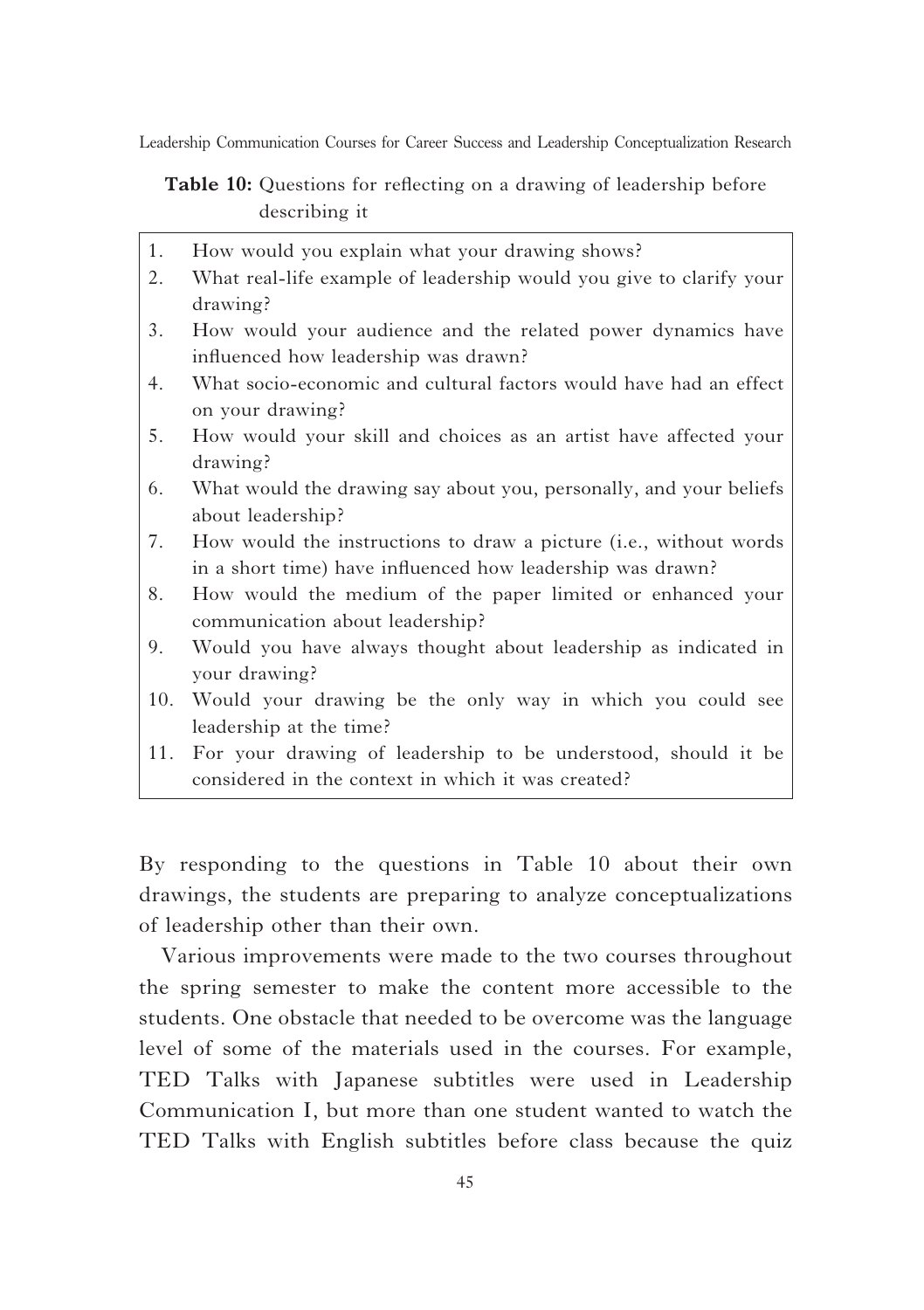questions were related to the English content, so all students were informed of the presentations in advance. In Leadership Communication II, the language used in Table 8 was difficult for the students. In order to make the course easier, the first day of the fall term began with framing opportunities with which the students are already familiar (e.g., explaining their good and bad grades at school to various stakeholders) and introduced them to the persuasive framework of the Monroe Motivated Sequence (for framing their hometowns as the solution to a problem) and Sinek's TED Talk "The Golden Circle" (for getting "buy in" from stakeholders at the emotional level).

#### **3. Discussion & Conclusions**

Knight (2015d) argues that the creation and implementation of an online forum for discussions about leadership in his KUIS leadership seminars can be viewed as a nexus of practice subject to a nexus analysis. Lane (2014:5) write's about Scollon's (2001) nexus analysis as a tool used to identify and map social action:

The starting point of a Nexus analysis is to identify a crucial social action, and then to map the cycles of the people, places, discourses, objects, and concepts which circulate through the moment when the social action takes place (Scollon and Scollon 2004:159). Thus, the focus of the analysis is not primarily on discourse, but rather language is seen as tool used in order to accomplish actions (Norris 2002:97).

When my ongoing program development at KUIS is viewed as social action, a nexus analysis is relevant.

One question that has been addressed in this paper is "What has influenced the creation of my program development at KUIS?" Hult's (2017, p. 94) description of the historical body discourse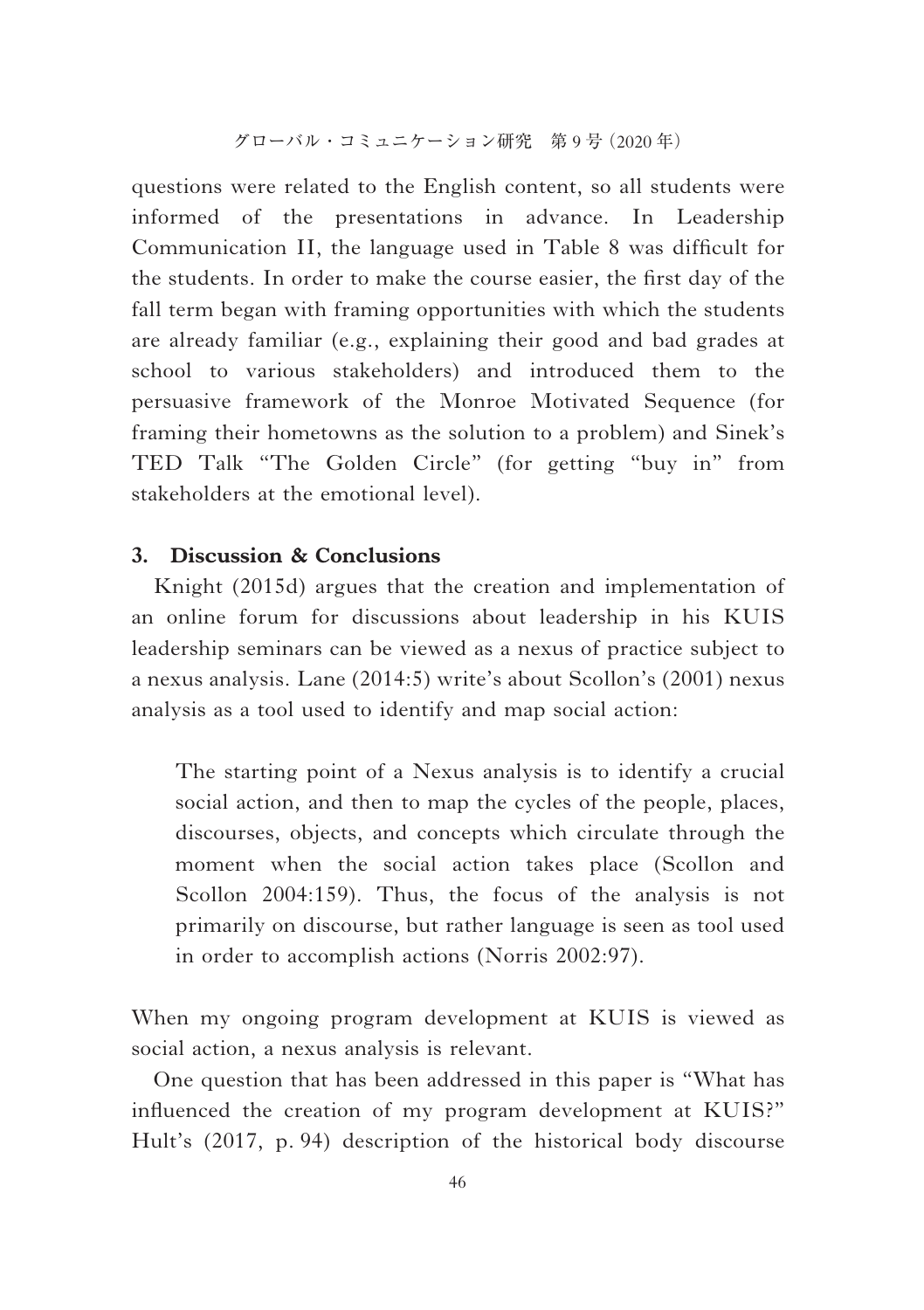cycle in a nexus of practice may be applied to my program development (as action) described in this paper:

The historical body discourse cycle draws attention to life histories and the experiences of the social actors involved in the action being analyzed (Scollon & Scollon, 2004:160–161). Spatially, it is about an individual or personal scale. Thus, the kinds of questions we might want to ask include: What beliefs does the actor hold about issues related to the action? What education, training, or socialization has the actor had that might influence how they engage in the action?... What beliefs and experiences of successive earlier generations enter into an actor's (language) socialization? What experiences during a specific period of life, such as teacher education or professional apprenticeship, is particularly relevant to an action being studied?

The factors that have already been described in earlier sections include: 1) my educational background, 2) institutional restructuring, and 3) my research. However, it is my motivational relevancies (Sarangi & Candlin, 2001, 2011) that appear to connect all of my program development. Specifically, my desire to prepare my students for success in the global workplace has resulted in research decisions and course creation aimed at providing my students with skills that can be used in leadership roles.

Heffernan (2019) speaks about the importance of coalitionbuilding as one of the five skills needed for success in the future, and in Leadership Communication I, the boundary spanning leadership of Ernst and Chrobot-Mason (2010) and Ernst and Yip (2009) was discussed. More importantly, by watching the TED Talks listed in Table 7, the students were able to see that leaders and leadership experts have different views of leadership, and the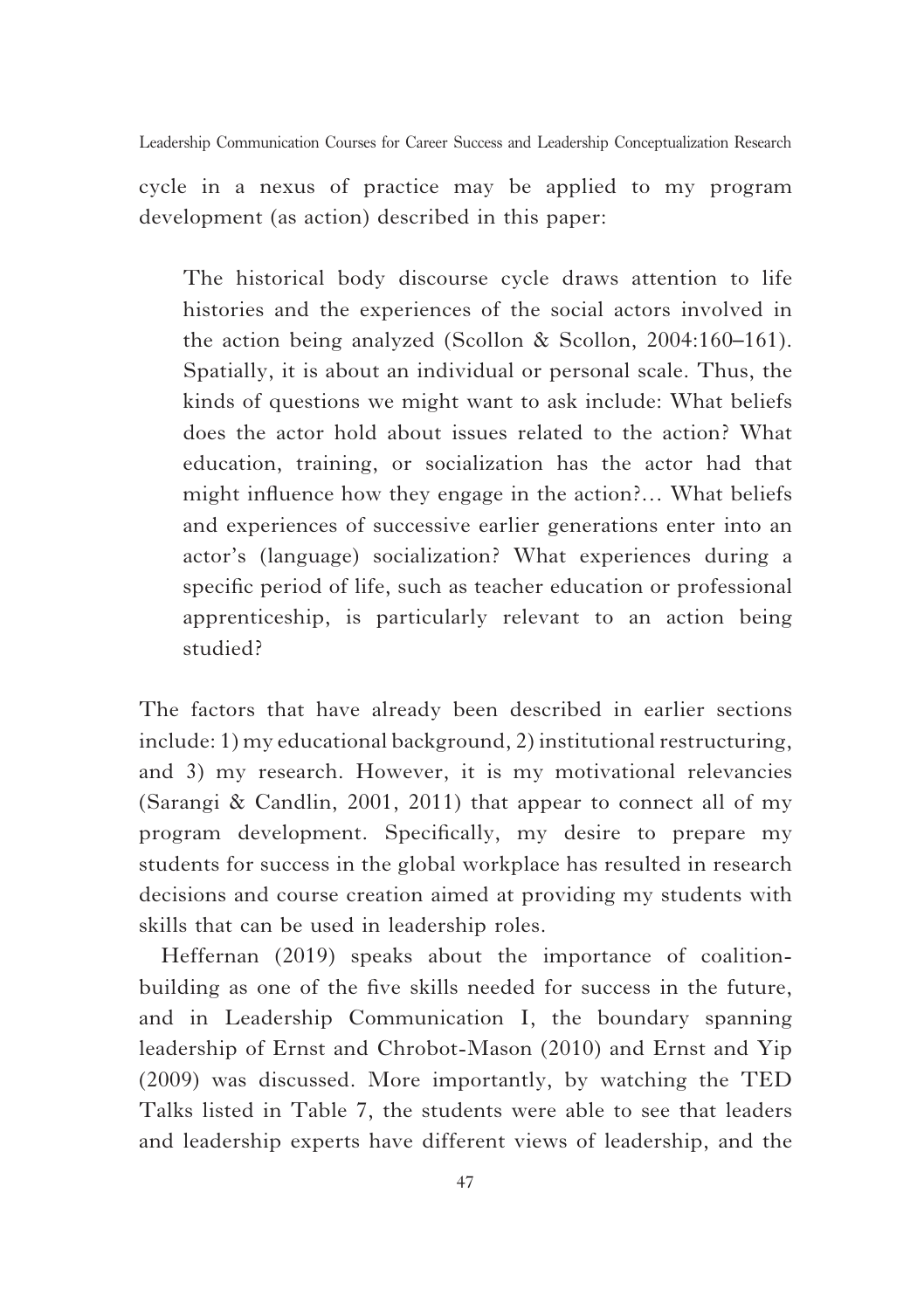students came to understand that conceptualizations of leadership are contextually bound. For example, although the information in Susan Colantulano's TED Talk applies to the career advancement of men and women, her focus is on helping women to be promoted to the C-level positions (i.e., CEO, CFO, etc.) in a business organization, and she can promote her work as a consultant. In Leadership Communication II, the students also came to understand how leadership may be defined differently, but it was through the co-construction of leadership conceptualizations in research interviews conducted with self-identified leaders and not by the means of TED Talks.

Nickerson (2014:5) states in a 2011 plenary address:

Finally, and perhaps most importantly, we should develop closer ties with the sort of people working in business and industry that our students aspire to become — it is only through listening to them that we will understand the communication knowledge and skills that will ultimately lead to professional competence.

In agreement with Nickerson, I have designed the two leadership courses to expose my L2 students to the language of leaders. The students learn how leadership may be defined, and in addition, they learn to recognize their own leadership experiences. The students are provided with approaches to analyze conceptualizations of leadership and to frame their own leadership accounts in professional settings such as job interviews.

Korn and Belkin (2019) write the following in an article that lists Harvard University as the top school in the United States in "The Wall Street Journal's" higher education rankings:

Research shows again and again that what matters in the end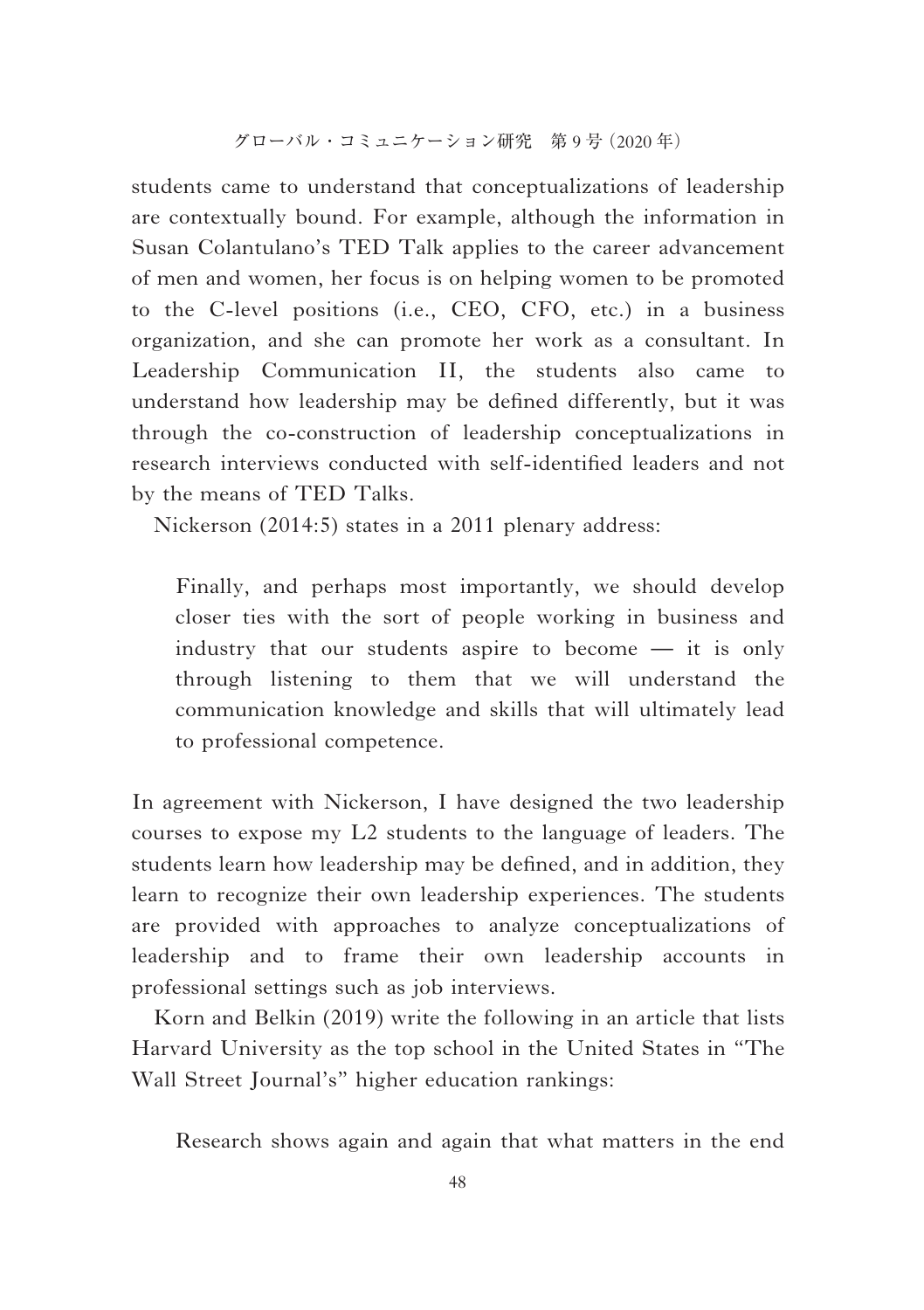isn't so much where you go to college that counts, but how you go. What you major in, how hard you study, where you intern and what connections and relationships you build with classmates and professors can trump the name of the institution on a diploma.

I would add to the above the importance of connections and relationships that students build with professionals outside of the classroom. KUIS students need to forge ties with leaders.

According to the *Times Higher Education* Japan University Rankings 2019, KUIS ranked 34<sup>th</sup> overall and 7<sup>th</sup> among private universities. The translated version of the KUIS website states that the university will continue to focus on improving the English language skills of all students and developing independent learners. The importance of communication skills and independent learning is summed up in a "Harvard Business Review" article about educating the next generation of leaders (Hoffman, Yeh, & Casnocha, 2019).

In the Networked Age, every day is exam day — full of new, unpredictable challenges. Often the best way to learn how to meet them is to talk to people who have faced similar situations. All you need to do is ask.

Leadership Communication I & II contribute to the missions of KUIS and Japan by helping students to acquire the knowledge of leadership discourse that they need to build relationships with leaders. As KUIS students develop the confidence and skills to interact effectively with leaders, they will learn from those leaders how to obtain the support of others and become effective leaders in the future.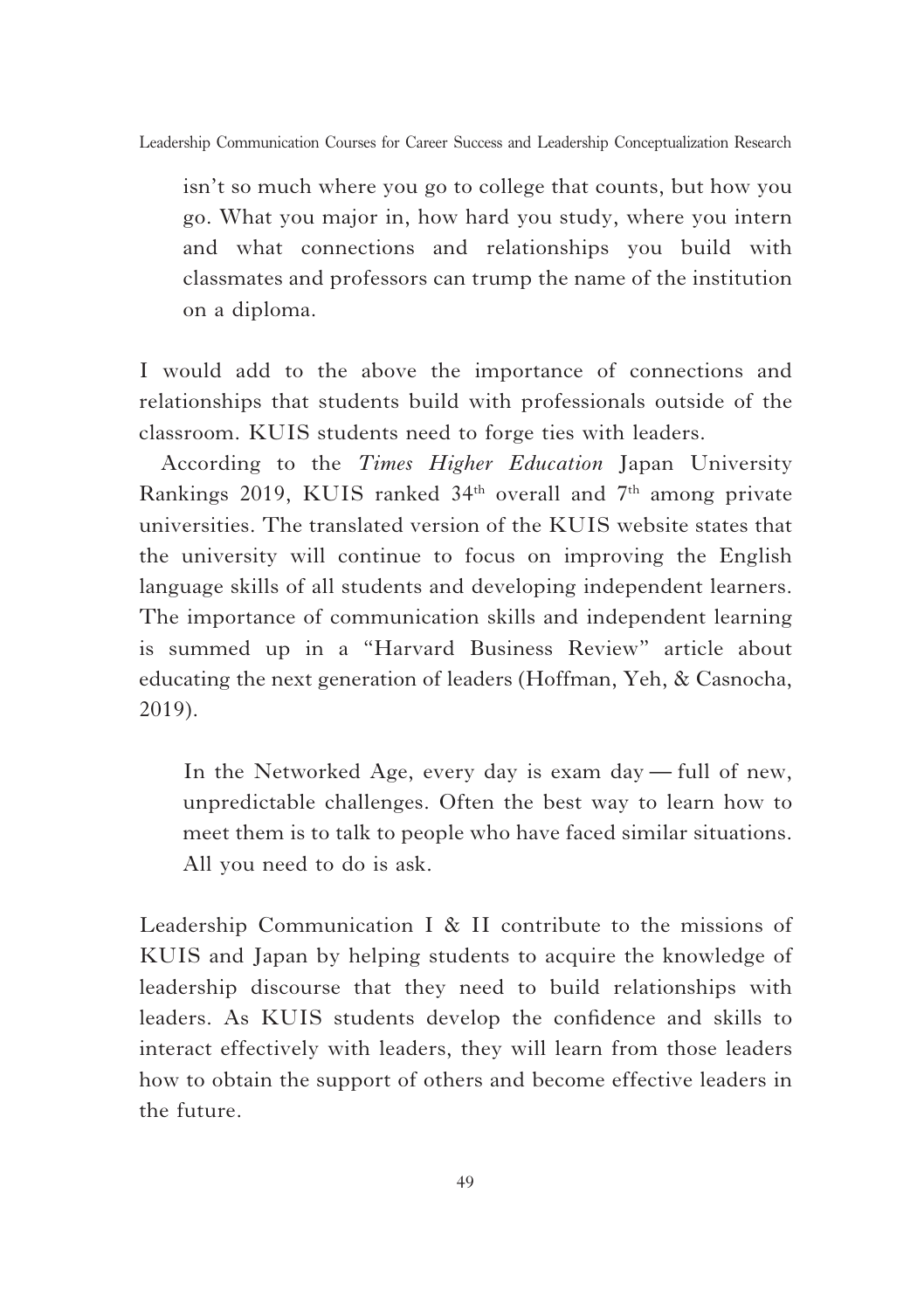グローバル・コミュニケーション研究 第 9 号(2020 年)

#### **References**

- Ernst, C. & D. Chrobot-Mason (2010) *Boundary Spanning Leadership: Six Practices for Solving Problems, Driving Innovation, and Transforming Organizations*. New York, NY: McGraw-Hill Professional.
- Ernst, C. & J. Yip (2009) Boundary spanning leadership: Tactics to bridge social identity groups in organizations. In T.L. Pittinsky (ed.), *Crossing the Divide: Intergroup Leadership in a World of Difference* (pp. 89–99). Boston, MA: Harvard Business School Press.
- Fairhurst, G. (2011) *The Power of Framing: Creating the Language of Leadership*. San Francisco, CA: Jossey-Bass.
- Heffernan, M. (2019, August) *Margaret Heffernan: The Human Skills We Need in an Unpredictable World* [Video file]. Retrieved from https:// www.ted.com/talks/margaret\_heffernan\_the\_human\_skills\_we\_need\_in an\_unpredictable\_world
- Hoffman, R., C. Yeh & B. Casnocha (2019, Mar.-Apr.) Learn from people, not classes (Spotlight series/Educating the next generation of leaders). *Harvard Business Review*.
- Hult, F.M. (2017) Nexus analysis as scalar ethnography for educational linguistics. In M. Martin-Jones & D. Martin (eds.), *Researching Multilingualism: Critical and Ethnographic Perspectives* (pp. 89–104). London, UK & New York, NY: Routledge.
- Knight, K. (2006) Kevin's company at KUIS. [PowerPoint presentation]. Fukuoka, JA: JALT 2006.
- Knight, K. (2007) Kevin's company at KUIS. [PowerPoint presentation]. Ibaraki, JA: JALT Ibaraki Chapter.
- Knight, K. (2008a) Global workforce development through business internship program: Kevin's company at Kanda University of International Studies. *The Journal of Kanda University of International Studies*, *20*, 207–234.
- Knight, K. (2008b) Kevin's company at KUIS. [PowerPoint presentation]. New York, NY: TESOL 2008.
- Knight, K. (2008c) Kevin's company from the perspective of professional communication research. [PowerPoint presentation]. Hong Kong: APACLSP 2008.
- Knight, K. (2009) Business internship program development in light of professional communication research: Kevin's company at Kanda University of International Studies. In V. Bhatia, W. Cheng, V. Du-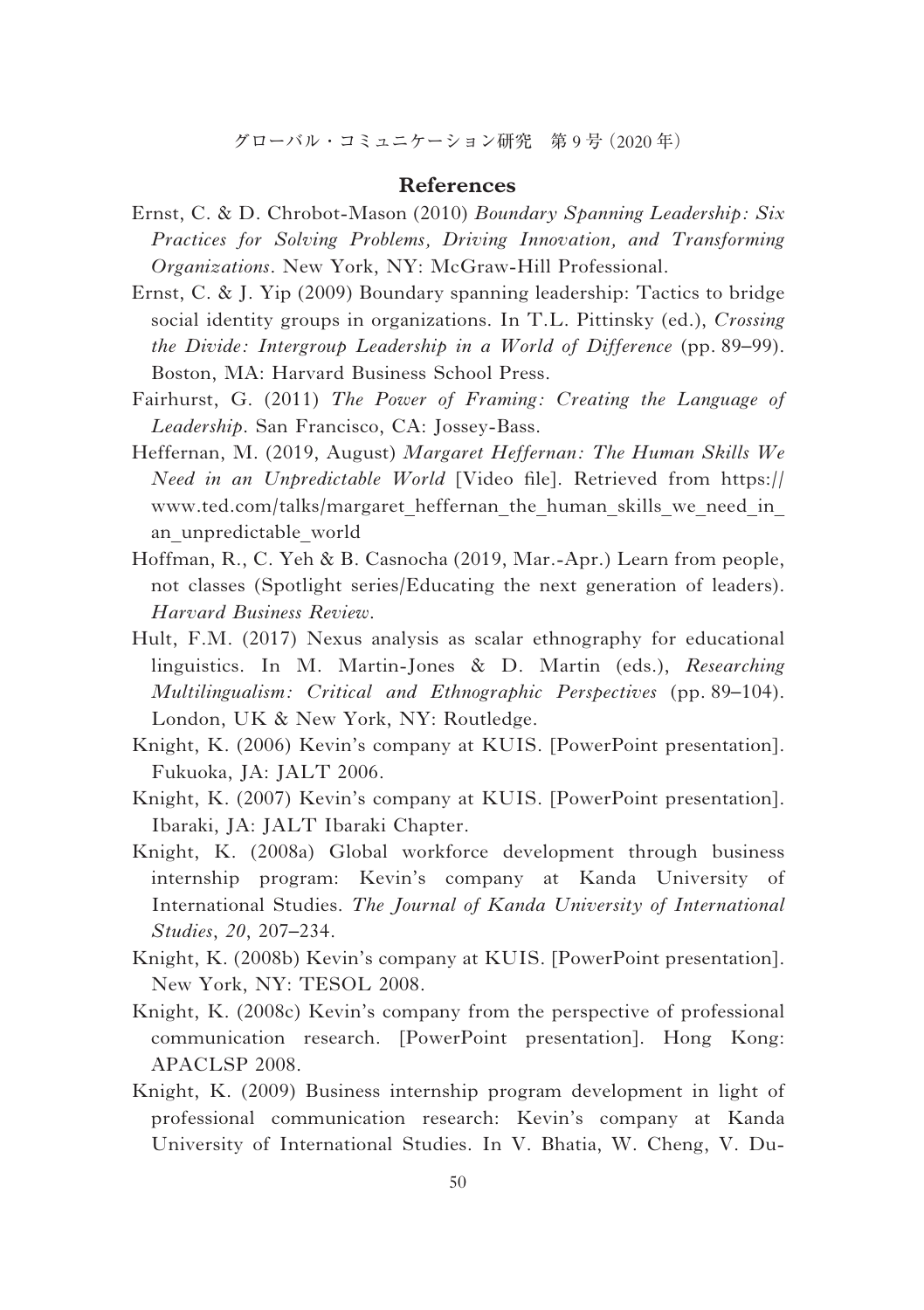Babcock & J. Lung (eds.), *Language for Professional Communication: Research, Practice & Training* (pp. 235–249). Hong Kong: City University of Hong Kong, Asia-Pacific LSP and Professional Communication Association and the Hong Kong Polytechnic University.

- Knight, K. (2010a) Leadership development in business internship program: Kevin's company at Kanda University of International Studies. *The Journal of Kanda University of International Studies, 22*, 245–273.
- Knight, K. (2010b) Framing for success in business internship program. [PowerPoint presentation]. Kuala Lumpur, MY: APACLSP 2010.
- Knight, K. (2010c) Teaching intellectual property English creatively. [PowerPoint presentation]. Nagoya, JA: JALT 2005.
- Knight, K. (2011a) Kevin's company at KUIS. [PowerPoint presentation]. New Orleans, LA: TESOL 2011.
- Knight, K. (2011b) Teaching intellectual property (IP) English creatively. In A. Stewart (Ed.), *JALT2010 Conference Proceedings*, pp. 619–626.
- Knight, K. (2011c) Teaching business skills and ethics through airline management simulation. *The Journal of Kanda University of International Studies, 23*, 49–73.
- Knight, K. (2011d) Discourses of leadership as basis for developing leadership communication skills: Obtaining the insights of leaders through semi-structured interviews [PowerPoint presentation]. Sydney, AU: Macquarie University HDRO Showcase.
- Knight, K. (2012a) Developing global competencies and leadership skills in undergraduates: The evolution of Kevin's company at KUIS in the light of ESP best practices. [PowerPoint presentation]. Southern Taiwan University of Science and Technology: 2012 International Conference & Workshop on English for Specific Purposes.
- Knight, K. (2012b) Developing global competencies and leadership skills in undergraduates: The evolution of Kevin's company at KUIS in the light of ESP best practices. In conference proceedings of *2012 International Conference & Workshop on English for Specific Purposes* (CD-ROM).
- Knight, K. (2012c) Creatively designing intensive business English programs to meet learner needs. [PowerPoint presentation]. Philadelphia, PA: TESOL 2012.

Knight, K. (2012d) Teaching business case studies through PowerPoint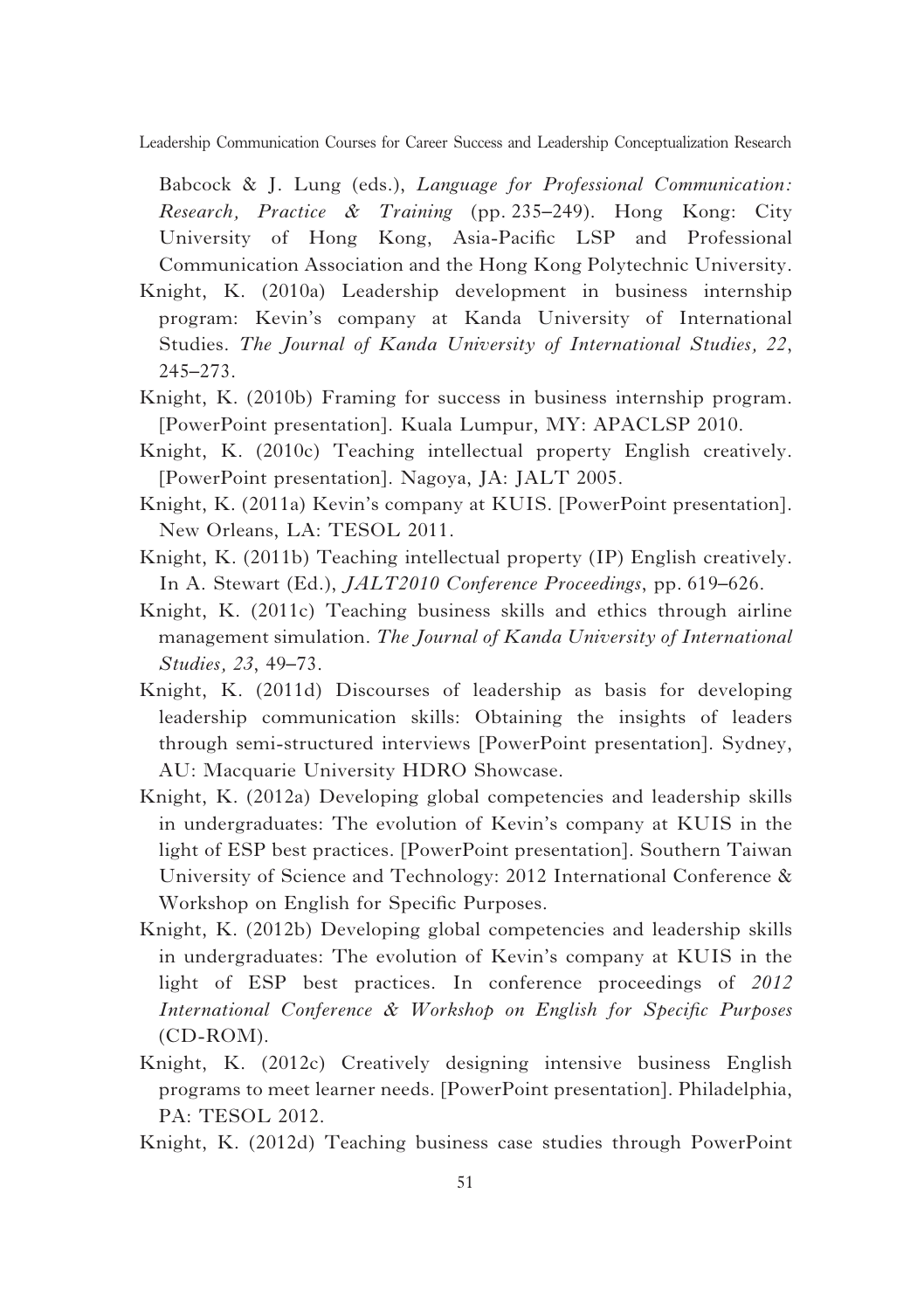presentations. *The Journal of Kanda University of International Studies*, *24*, 1–28.

- Knight, K. (2012e) Discourses of leadership as basis for developing leadership communication skills: Co-construction of online forum [PowerPoint presentation]. Sydney, Australia: Macquarie University HDRO Showcase.
- Knight, K. (2013a) Leadership: A crucial variable in a business internship program. [PowerPoint presentation]. Dallas, TX: TESOL 2013.
- Knight, K. (2013b) Developing global competencies and leadership skills in undergraduates: The evolution of Kevin's company in the light of ESP best practices. [PowerPoint presentation]. Dallas, TX: TESOL 2013.
- Knight, K. (2013c) Global resources in ESP: Kickstarter! *TESOL Blog*. Alexandria, Virginia: TESOL International Association.
- Knight, K. (2013d) Looking at communication through a leadership lens. *TESOL Blog*. Alexandria, Virginia: TESOL International Association.
- Knight, K. (2013e) The S.T.A.R. format in identifying and generating conceptualizations of leadership in study of discourses of leadership*.* [PowerPoint presentation]. Sydney, Australia: Macquarie University HDRO Showcase.
- Knight, K. (2014a) Preparing undergraduate students in Japan for the global workplace through four EBC courses. *Professional and Academic English*, *42*, 8–14.
- Knight, K. (2014b) Teaching leadership communication skills to Japanese learners through online forum. [PowerPoint Presentation]. Portland, Oregon: TESOL 2014.
- Knight, K. (2014c) Creation of online forum for leadership development of KUIS students. *The Journal of Kanda University of International Studies*, *26*, 195–223.
- Knight, K. (2015a) Teaching business English and project leadership with Shark Tank. *TESOL Blog*. Alexandria, Virginia: TESOL International Association.
- Knight, K. (2015b) Using an entrepreneurship video for interview training. *TESOL Blog*. Alexandria, Virginia: TESOL International Association.
- Knight, K.  $(2015c)$  Teaching leadership with the world's first \$9 computer. *TESOL Blog*. Alexandria, Virginia: TESOL International Association.

Knight, K. (2015d) *Analysing the Discourses of Leadership as a Basis for*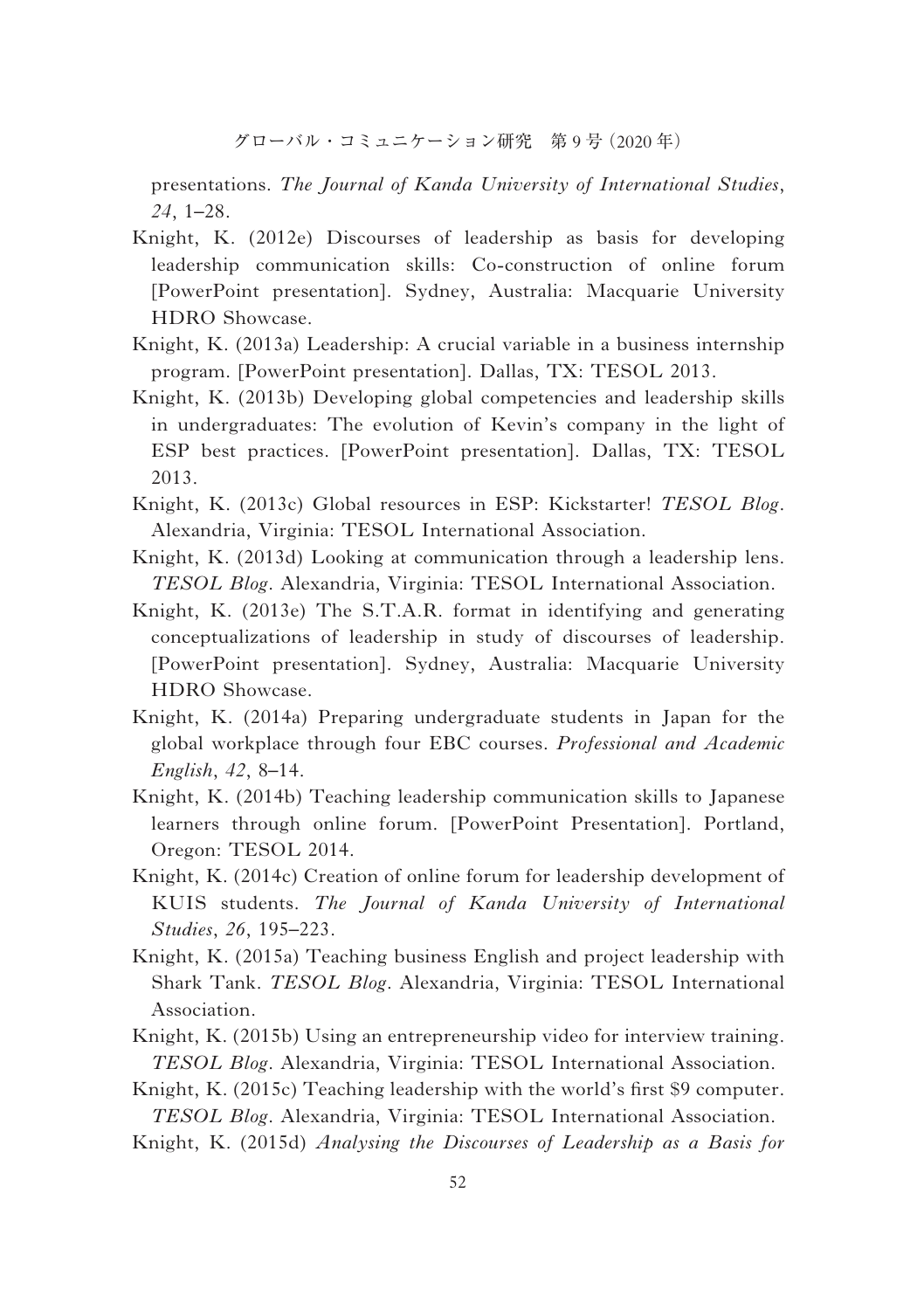*Developing Leadership Communication Skills in a Second or Foreign Language* (Published doctoral dissertation). Sydney, Australia: Macquarie University.

- Knight, K. (2016) Conducting professional communication training with Kickstarter. *The Journal of Kanda University of International Studies, 28, 233–252*.
- Knight, K. (2017) Conceptualizing leadership development in the KUIS SALC. *Studies in Self-Access Learning Journal, 8*(4), 294–304.
- Knight, K. (2019) Conducting business case discussions with undergraduates in Japan. *The Journal of Kanda University of International Studies*, *31*, 313–333.
- Knight, K. & C. N. Candlin (2015) Leadership discourse as basis and means for developing L2 students into future leaders. In P. Shrestha (ed.), *Current Developments in English for Academic and Specific Purposes: Local Innovations and Global Perspectives* (pp. 27–50). Reading, UK: Garnet.
- Knight, K. & T. Murphey (2017) Soft assembling project-based learning and leadership in Japan. *TESL-EJ, 21*(1) [Online].
- Korn, M. & D. Belkin (2019, updated Sep. 4) The top-ranked college is… *The Wall Street Journal* [Online].
- Lane, P. (2014) Nexus analysis. *Handbook of Pragmatics, 18,* 1–18.
- Liu, L. (2010) *Conversations on Leadership: Wisdom from Global Management Gurus*. San Francisco, CA: Jossey-Bass.
- Nickerson, C. (2014) Unity in diversity: The view from the (UAE) classroom. *Language Teaching*, *FirstView* (6), 1–15. (Plenary speech published online by Cambridge University Press: 22 May 2012.)
- Nohria, N. & R. Khurana (eds.) (2010) *Handbook of Leadership Theory and Practice: A Harvard Business School Centennial Colloquium*. Boston, MA: Harvard Business Press.
- Norris, S. (2002) *A Theoretical Framework for Multimodal Discourse Analysis Presented via the Analysis of Identity Construction of Two Women Living in Germany*. Doctoral Dissertation, Georgetown University. UMI
- Raffoni, M. (April, 2009) How to frame your messages for maximum impact. *Harvard Business Review*. Retrieved from https://hbr.org/2009/ 04/leaders-frame-your-messages-fo
- Sarangi, S. & C. N. Candlin (2001) Motivational relevancies: Some methodological reflections on sociolinguistic practice. In N. Coupland,